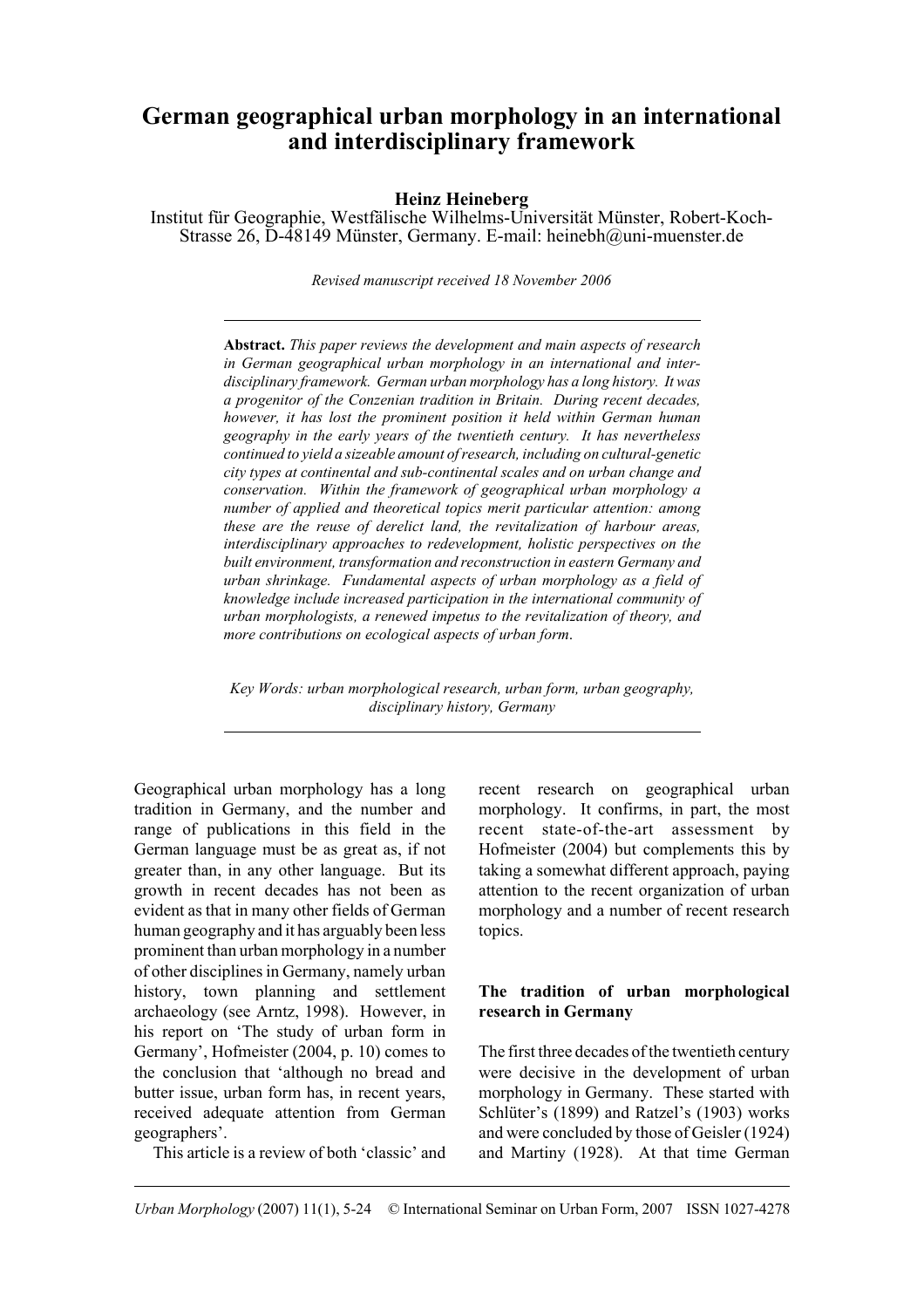urban geography was mainly concerned with urban morphology, particularly the location and layout of towns. This emphasis was continued by Dörries (1930) who underlined the explanatory description of the layout of towns as one of the most important objectives of urban geography. Earlier, Dörries (1925) had mapped within old towns the age of houses and styles of building, undertaking research reminiscent of that on Vienna by Hassinger (1916). From his position in the University of Göttingen, Dörries influenced several monographs on towns, in which the mapping of construction age was in each case an essential part of the work (Denecke, 1989, p. 9).

Influenced by explorations of the cultural landscape initiated by Schlüter in particular, in the 1920s the geographer Passarge (1930, p. v) pointed out, in an edited anthology on *Stadtlandschaften der Erde* (Townscapes of the Earth), that over the preceding 20 years a great deal of attention in scientific geography had been devoted to urban landscapes. The individual articles of the anthology – for example about townscapes in the Arabian Orient by Passarge and on Australian townscapes by Geisler – were predominantly about physiognomic features, though cultural, historical and economic aspects were also considered. Three-quarters of a century later Gräf and Keller's (2004) edited volume on *Stadtlandschaft* provides a basis for setting this early view of townscapes within a longer-term, cross-disciplinary perspective.

Despite developments in the decade following the First World War, Martiny (1928, p. 1) was still able to refer to research on settlement forms as having a modest role in geography, though he believed that morphological investigation of cultural objects (*Kulturgebilde*) could achieve the same importance in cultural geography as the morphology of the Earth's surface in physical geography. Subsequently urban geography diversified considerably in its contents and concepts. A new functional direction emerged, at first in Scandinavian urban geography, then initiated by Bobek in the German-speaking countries, and after that influenced by

Christaller's (1933) theory of central places. In an important state-of-the-art report Schöller (1953) acknowledged the importance of urban morphology, above all in connection with functional approaches and the genesis of cultural spaces (*Kulturraumgenese*).

#### **The Conzenian tradition**

One of the heirs of the crucial inter-war phase in the development of German urban morphology was the ethnic German urban morphologist M.R.G. Conzen. As an outpost of German urban morphology within Britain, he founded a school of thought in that country that was essentially German. Before his escape to England from the Nazi regime in 1933 Conzen studied in Berlin and had been influenced by the German geographers Schlüter, Geisler and Louis (Simms, 2004, p. 56). As a university professor in Newcastle upon Tyne, Conzen developed an innovative method of town-plan analysis that drew heavily on German antecedents (Conzen, 1960; Simms, 2004; Whitehand, 1981, 2001; Whitehand and Larkham, 1992). Conzen constructed a conceptual framework for urban morphology, which has been summarized by Simms (2004, p. 56). He distinguished the town plan, urban land-use pattern and the building fabric. He divided the town plan into three elements: streets, plots and buildings. Conzen developed a number of concepts that became important for urban morphology. One was the burgage cycle, which entailed a gradual build-up of a house plot until a new economic upswing led to demolition and a totally new development. Another was the concept of the fringe belt (*Stadtrandzone*) which the German geographer Louis had recognized in Berlin in 1936. Both concepts relate to historico-geographical variations in the building intensity of the city, which are associated with economic and social changes.

Most of Conzen's work was undertaken in Newcastle upon Tyne, but after his formal retirement from his Chair the vanguard of the school of essentially German thought that he developed in England moved to the University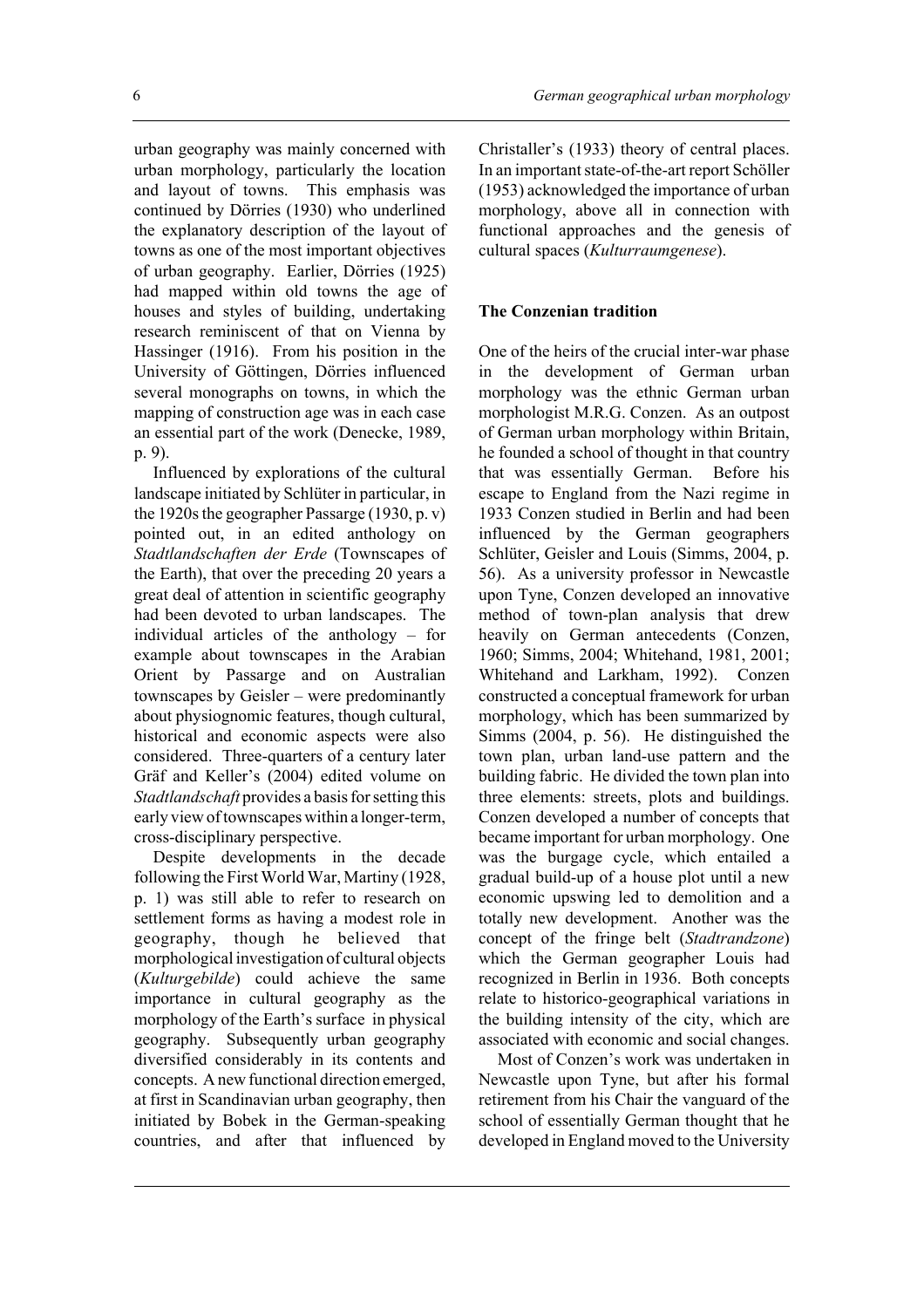of Birmingham, where J.W.R. Whitehand founded the Urban Morphology Research Group (UMRG) in 1974. Increasing in size to 28 members by 2005, this group developed two subdivisions. One deals with the planning and development of the medieval and early modern city, especially its town-plan analysis (for example, Baker and Slater, 1992; Lilley, 1999, 2000; Slater, 1987). The other is concerned with investigating the processes and agents responsible for the urban landscapes of the twentieth and twenty-first centuries (for example, Larkham, 1996; Whitehand, 1992, 2003). In 1994 the UMRG played a major part in the foundation of the International Seminar on Urban Form (ISUF), which brought together the German (or by this time Anglo-German), Italian and French schools of urban morphology, embracing archaeologists, architects, geographers, historians and planners. On its tenth birthday in 2004, ISUF paid tribute to Conzen, holding in Newcastle upon Tyne a Post-Congress Symposium of the International Geographical Union on the fortieth anniversary of a meeting Conzen had organized for that body in the same city.

## **German urban morphology in the early post-war decades**

Meanwhile in Germany the history of urban morphology had taken a different course. After the Second World War urban morphology did not grow to the same extent as a number of other fields within urban geography, notably social, quantitativetheoretical and applied aspects. Schöller (1974, p. 33) admonished that future urban geographical research 'should not be restricted to functional-spatial analyses, quantitative methods and links to systems analysis planning'. He urged strongly that the investigation of the townscape (*Stadtbild*), be further developed, noting its fall from fashion despite its formative role in urban geography as a field of knowledge. Schöller stressed the need for links with architectural history and the history of building (*Architektur- und Baugeschichte*) and town-development planning (*Städtebau*), as well as the fundamental importance of a geography of town planning and development (*Geographie des Städtebaus*). However, unlike in Great Britain, no major geographical research group, or school of thought, developed within postwar German urban morphology.

# **Townscape research and the new cultural geography**

Distinct from the development of the UMRG and ISUF, which German-Irish researcher Simms (2004) regards as part of classical cultural geography, there developed in the late 1980s within anglophone historical geography an emphasis on landscape as an expression of experience. This focus, described by Simms (2004) as 'townscapes (*Stadtlandschaften*) as symbolic landscapes', developed out of the socalled new cultural geography (Simms, 2004, pp. 58ff). This contrasts with the positivist view of landscape as represented within German cultural geography (see, for example, Blotevogel, 2003; Gebhardt *et al*., 2003).

# **Urban morphology in textbooks, handbooks, anthologies and journals**

The importance of urban morphology can be adduced from the range of publications devoted to it. Apart from the international journal *Urban Morphology*, there are textbooks and collections of essays from Great Britain (for example Carter, 1972; Conzen, 2004; Slater, 1990; Whitehand, 1981; Whitehand and Larkham, 1992), France (for example, the textbook by Allain, 2005), Spain (for example, the volumes by Capel, 2002, 2005), and Austria (Lichtenberger, 2002). The book by Raith (2000), from a planning perspective (reviewed by Heineberg, 2003) is indicative of the significance that urban morphology has today in university education in urban design (*Städtebau*), particularly in Austria.

A current textbook devoted exclusively to German urban geographical morphology is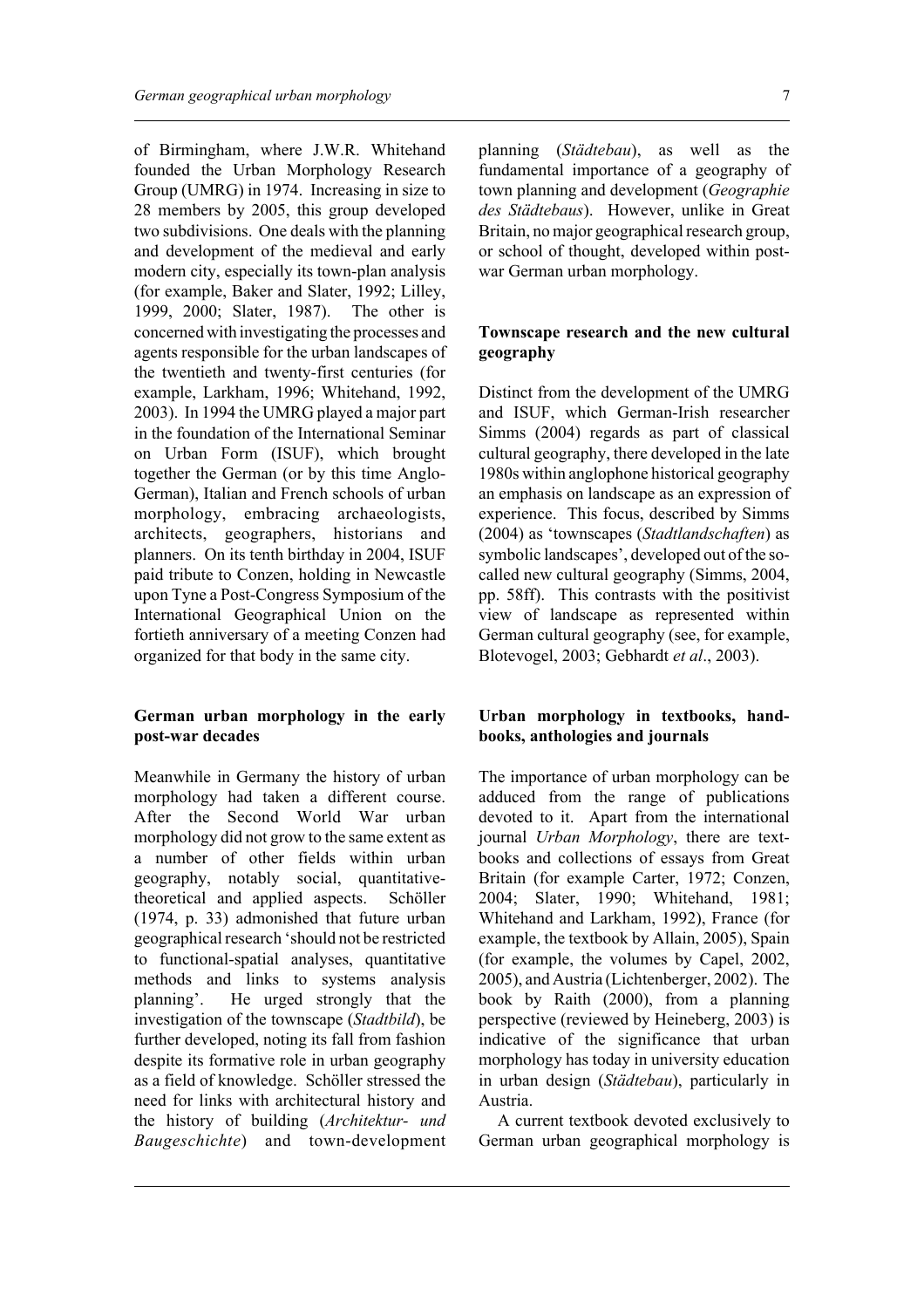lacking, in spite of the long tradition of this discipline in central Europe. However, urban morphology is covered in urban geography textbooks (Bähr and Jürgens, 2005; Fassmann, 2004; Gaebe, 2004; Heineberg, 2006a; Hofmeister, 1999). Schroeder-Lanz (1982, 1986) edited a two-volume anthology on research into urban forms (*Stadtgestaltforschung*) that considers in international and interdisciplinary terms townscape and remote sensing, townscape genesis, perception of urban environment, urban forms and town planning, and urban form and tourism research. Scientific exchange and joint meetings of British and German representatives of urban historical geography were the basis for an anthology, which included contributions on urban morphology (Denecke and Shaw, 1988). Urban morphological and urban historical topics have also received special consideration in the new German national atlas (*Nationalatlas Bundesrepublik Deutschland*, Vol. 5: *Dörfer und Städte*/Villages and cities, 2002) edited by the Institut für Länderkunde, Leipzig.

Characteristic of German urban morphological research is its presence within several disciplines in addition to geography, particularly urban history, including the work of the Institute for Comparative City History (Institut für vergleichende Städtegeschichte), located in Münster (see, for example, the German city atlas (*Deutscher Städtatlas*), the series *Städteforschung* and the anthology edited by Stoob (1985)). Urban morphological topics receive frequent consideration in the meetings of the Institute that have regularly occurred since 1974 and in the series *Siedlungsforschung* (Settlement research) of the international interdisciplinary study group for genetic settlement research (Arbeitskreis für genetische Siedlungsforschung, since 2005 entitled Arbeitskreis für historische Kulturlandschaftsforschung in Mitteleuropa, Study group for historical cultural landscape research in central Europe). Important for urban morphology in the German-speaking countries is also the Arbeitsgemeinschaft Die alte Stadt (Study association for the old town), which since 1974 has produced the interdisciplinary

journal *Die alte Stadt* (see Hofmeister, 2004, p. 9).

# **Topics in cultural-geographical urban morphology in the post-war period**

After the Second World War German urban morphological research was characterized by a reaffirmation of earlier morphogenetic approaches. However, in addition many new topics were worked on, frequently within an interdisciplinary context. Questions about the townscape were integrated within the wider field of cultural geography and linked increasingly to functional, socio-geographical and other aspects of urban geography and social geography (see, for example, Demmler-Mosetter's (1978) study of Maximilian Street in Augsburg and individual contributions to the anthology of Mayr *et al.* (1993)). A number of important contributions were made in the conference proceedings edited by Schroeder-Lanz (1982, 1986), in the historicogeographical urban research of Denecke (1984, 1988, 1989, 2002) and in the applied research of Thieme (1995).

# **'Classic' approaches to the analysis of layout and built structures (***Grundriss- und Aufrissanalysen***)**

One of the first cultural geographers to pursue earlier research traditions after the Second World War was Gorki (1954). His layout analysis (*Grundrissanalyse*) of Westfalian towns led to the recognition of two dominant types ('round-radial' and 'right-angledstraight'). He also sought to explain certain distribution patterns genetically. Hartmann (1963) in his dissertation (Faculty of Architecture, Technical University of Darmstadt), reconstructed the urban development (*städtebauliche Entwicklung*) of the city of Mainz from Roman times, basing his interpretation on numerous historical city maps. Also important were the works of the historian Keyser (1958) on the layout of towns as a historical source with particular reference to city foundations and town planning in north-west Germany in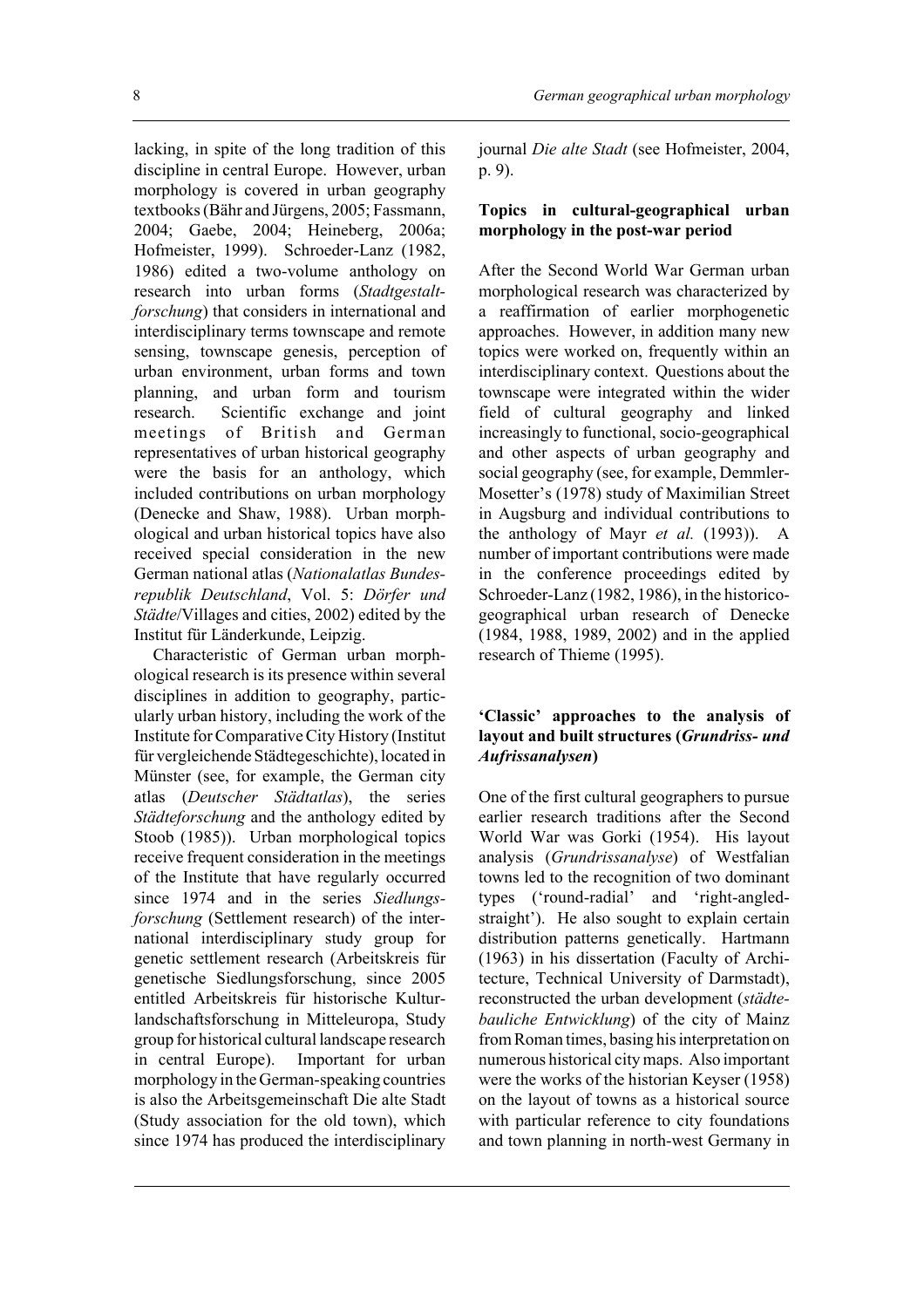the Middle Ages, and the investigations by the East German historian Blaschke (1997) on the outlines and development of towns. These studies are indicative of the fact that, in addition to geography, a number of disciplines participating in urban research have utilized layout analyses to shed light on the development of urban form. In addition many volumes published on city or town planning history (*Städtebaugeschichte*) give special consideration to historical types of town layout. With regard to these aspects, the books of Planitz (1954), Egli (1959-1967), Hotzan (2004), Gruber (1976) and, from the viewpoint of the history of art, Meckseper (1982) are of importance. Furthermore, since the 1970s, partly with the collaboration of geographers, numerous historical city atlases have been produced, not only for Germany (*Deutscher Städteatlas*/German Towns' Atlas; *Deutscher Historischer Städteatlas*/German Historic Towns' Atlas) but also for individual German regions and many other European countries (see Guardia *et al*., 1994; Opll, 2005; Pinol, 1996).

Since the 1970s the methods employed by geographers to interpret urban layouts have received special consideration in publications designed for a wider readership, for instance in topographical atlases for individual federal states, including the Topographical Atlas of Berlin (Senatsverwaltung für Bau- und Wohnungswesen, 1995). Other publications with interpretations of topographical maps include studies of Kiel (edited by Bähr (1983), with contributions by Stewig (on the city of Kiel) and Wiebe (on the city centre of Kiel)), urban morphological interpretations of the 1:25 000 topographical map by means of four time cuts, using the example of the city of Münster (Heineberg and Mayr, 1991), and a study of Essen/Ruhr (Vorstand der Geographischen Gesellschaft Essen *et al.*, 1900).

Possibilities for the treatment of urban morphological topics in school education, especially types of town layouts in different town planning epochs, were demonstrated by Kross (1975); this geography-didactic contribution was published at a time when the city was beginning to be dealt with in the new geographical curriculum largely under functional and social-geographical headings (Kross, 1975, p.40). Urban morphology in current school geography education is included in the collection of articles on '*Städte*' published in the magazine *Geographie heute* in 1998, and is covered by several contributions to a volume by Meyer and Popp (2005) on urban geography for schools.

The layout of towns and their building fabric have been examined with increasing frequency, particularly in combination with functional and socio-spatial aspects. Examples are monographs on the former court-towns (*Residenzstädte*) of Mannheim (Friedmann, 1968) and Wolfenbüttel (Ohnesorge, 1974). In a study of the planning and layout of the enlargement of the city of Koblenz in the eighteenth century (*Koblenzer Neustadt*), von der Dollen (1979) included both planning and the building fabric. Denecke (1979) provides another historically relevant publication for Göttingen, a city which is still strongly shaped by medieval structures. This work considers in detail the effects of recent town planning (*Bebauungsplanung*). Demmler-Mosetter (1985) elaborated urban morphological elements, growth phases and structural and socio-spatial subdivisions of the old town of Augsburg. At the scale of the individual plot, town-layout aspects were combined with socio-topological issues by Siekmann (1989). Denecke (2005) published an overview of interdisciplinary socio-topographical urban history research.

An interest of long standing that continues unabated is the study of building types. One example is the work of Möller (1959) which is concerned with types of building fabric (socalled *Gebäudeverbände* or 'building associations') in a Hamburg residential area. On the basis of physiognomic topographic mapping and evaluation of building records (*Bauakten*), Jaschke (1973) used the example of Reinbeck in the area surrounding Hamburg to investigate for three dates (1914, 1939 and 1970) the connections between types of buildings and the social positions of the clients (*Bauherrn*). Because of its refined distinctions between different style periods and house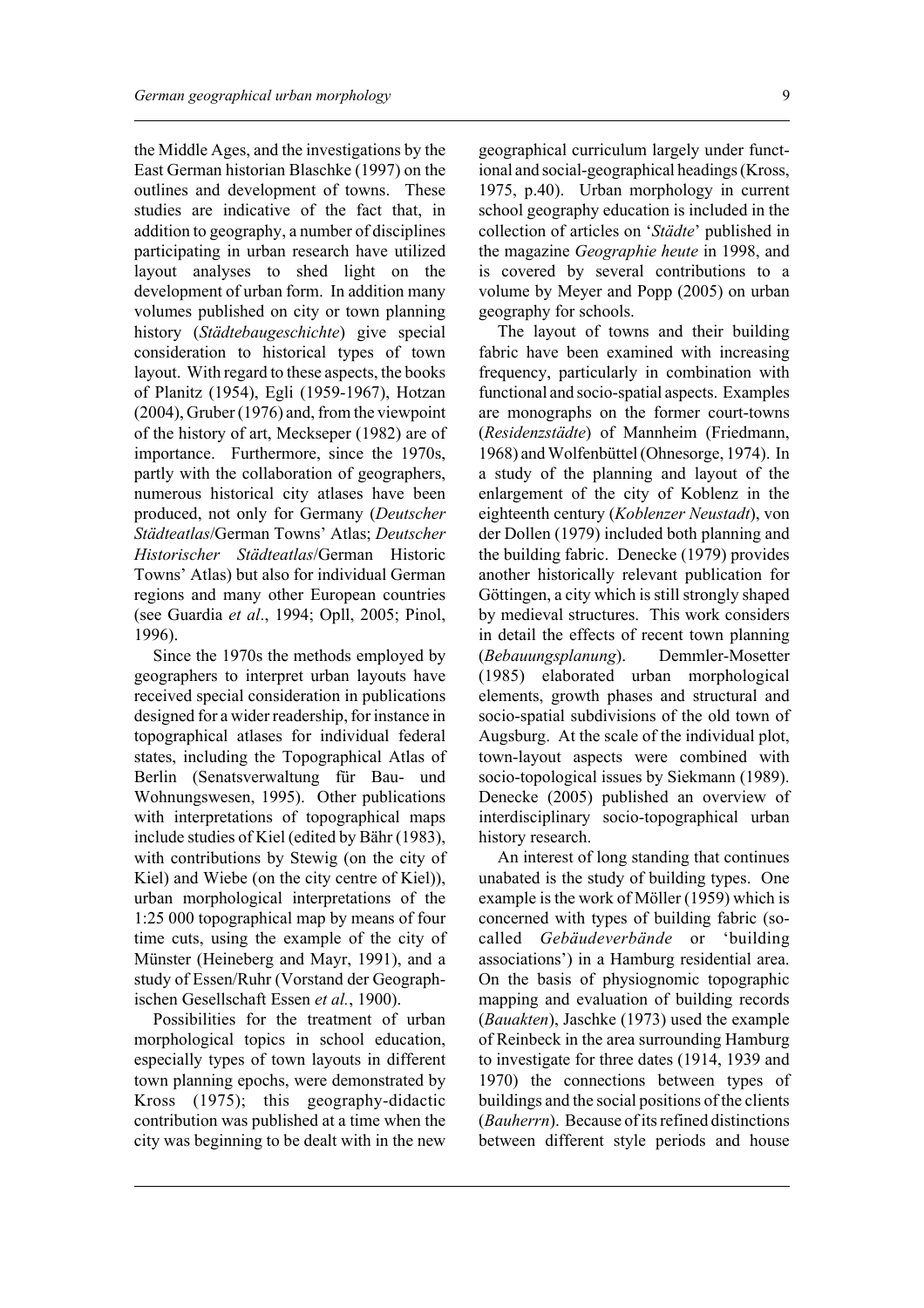types according to structural criteria the investigation of house types in London by Höfle (1977) is of especial interest. The author refers in particular to the pioneering article by Hassinger (1910) about house forms, the innovative art-geographical atlas of Vienna worked on by Hassinger (1916), and the comprehensive work of Bobek and Lichtenberger (1966) on the building fabric of Vienna. Also taken into account is the work of the art historian and architect Stein (1970) on the structural arrangement and conception of the façades of historical burgher houses (*Bürgerhäuser*) in Bremen and that of the architect Schuster (1961) on the layout and building fabric of Bürgerhäuser in the Inn-Salzach area. Further examples of the recording and classification of residential building types are the investigations by Meynen (1977, 1978) of Cologne-Ehrenfeld and by Wehling *et al.* (1990) of workers' and co-operative settlements (*Werks- und Genossenschaftssiedlungen*) in the Ruhr District.

To urban geographical analyses of the third dimension in the townscape belongs the article by Freund (1999) on high-rise buildings, taking the example of Frankfurt am Main. He elaborates not only *Gestalt* principles and locational types of high-rise buildings, but considers also, by examination of the historical derivation of high-rise buildings, the diverging political-economic influences in the former divided Germany. Of urban geographical interest is also the discussion by Rodenstein (2002, 2003) of the high-rise building development in Europe, giving special consideration to Frankfurt am Main, London, Munich and Vienna, from a sociological and urban-political perspective.

Vertical urban structures also receive special attention in a number of aerial photographic atlases (for example, Buchholz and Scharmann (1992) on Mecklenburg, Western Pomerania) as well as in city atlases that were produced with the prominent participation of geographers (Frater *et al.*, 2004 about Düsseldorf; Heinritz *et al.*, 2003 about Munich; Jansen *et al.*, 2003 about Cologne; Schmidt *et al.*, 2005 about Leipzig; and Wiktorin *et al.*, 2001).

#### **Urban fringe phenomena**

Von der Dollen (1983) examined urban growth phenomena in medium-sized towns in central Europe in relation to the fringe-belt concept developed earlier by Louis and Conzen (see also Barke, 1990; Whitehand, 1988). The approaches of Louis and Conzen, in particular the role of the internal fringe belt emphasized by Conzen, were confirmed. However, for the Middle Ages and early modern times belts were clearer than for the nineteenth century (von der Dollen, 1983, p. 15). Using the example of Greater Berlin, Hofmeister (1987) analyzed the urban-structural process of the development of villas and country house colonies between 1860 and 1920, comparing suburbanization there with the form and function of the tenement areas of the so-called *Wilhelminischer Ring* in Berlin.

Fringe belts played a significant though different role in the form of city enlargements in Germany in the course of the twentieth century. Comparative analyses of new shopping centres in the Ruhr District, including development at city peripheries in comparison with town-integrated locations, were studied by Heineberg and Mayr (1986), and large housing estates in east Germany were investigated by Hohn and Hohn (1993). The related academic debates tended to be interdisciplinary and frequently outside geography, for example within the framework of town planning or urban sociology (see, for example, Brake *et al.*, 2001; Harlander, 2001). However, geographers participated in debates about future forms at the urban fringe (see, for example, Burdack and Herfert, 1998; Wehrhahn, 2003; Wiegandt, 1998).

#### **Regional types of towns**

Schwarz (1952a,b) considered regional types of towns in Europe, notably in Lower Saxony. Classic contributions concerning the definition of regional physiognomic types of towns were the treatise of Huttenlocher (1963) and the cultural landscape-genetic investigation of south-west German types and groups of towns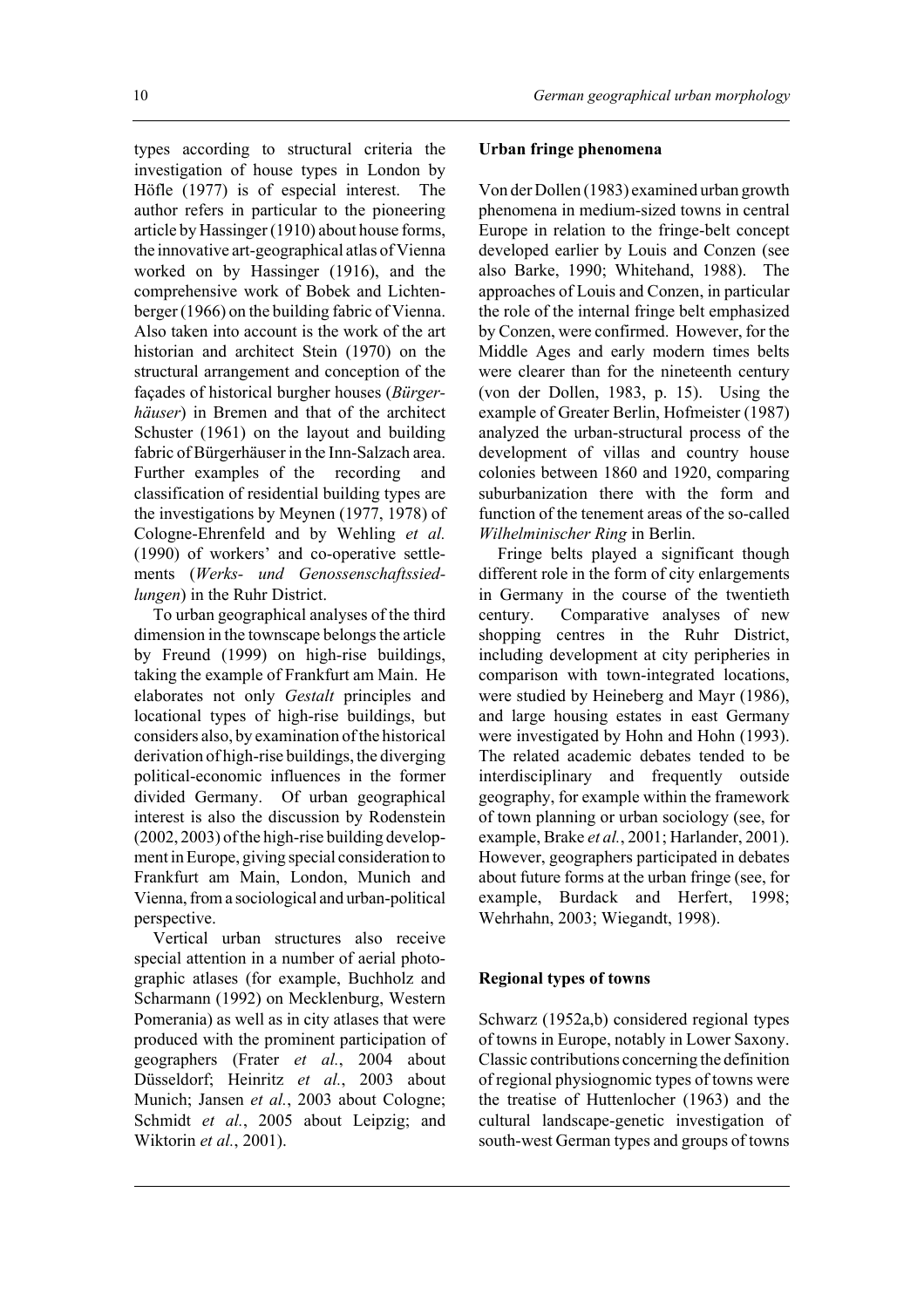by Scheuerbrandt (1972). Huttenlocher refers to the previous German urban research on this subject, particularly in the fields of construction and art history (*Bau- und Kunstgeschichte*), especially that by Grisebach (1930), whose results he felt merited evaluation by geographers (Huttenlocher, 1963, p. 174).

According to Schöller (1967, p. 41), cultural spaces bound to territories are the basic framework that shapes regional city formation. Regional characteristics are particularly evident, he believed, in cultural landscape features, especially autochthonous house forms. Like Huttenlocher, Schöller (1967, p. 41) spoke of clearly distinct 'provinces of dominant construction materials (*Materialprovinzen*)'. In the formation of regional styles, cultural influences and diffusions from the south and west of Europe were particularly important. He distinguished seven city regions and/or city groups. Franconian and south-west German cities are examples of regional types (Schöller, 1967, pp. 42-56). Popp (2005) provides a cartographic representation of the distribution of 'German city provinces', following Schöller (1967). Ehlers (1997, p. 27) notes that the regionalism of an indigenous folk culture shows particularly in building materials, specific house forms and architectural patterns.

The approach of recognizing regional city types within a historico-genetic framework was pursued by Sabelberg (1984b) in his book about regional city types in Italy. He explored building types in two regions (Tuscany and Sicily) that had different territorial, economic and social histories (see also Sabelberg, 1984a).

The importance of territorial cultural spaces in the explanation of regional urban morphological structures is evident in the German Democratic Republic. Here the former socialist town planning and the socialist land order (*Bodenordnung*), the economic system of socialism and the political system (the formerly ruling socialist party) caused changes to traditional townscapes. These reflected the power of the state and the new socialist order, particularly in larger city

centres and new towns, and accorded with the principles of Soviet town planning, first and foremost in the centre of east Berlin (Heineberg, 1982). Physical manifestations took the form of extensive demolition, structural decay and limited urban preservation measures (including partial reconstructions) in old towns and the construction of new peripheral urban building complexes (so-called socialist residential complexes) (Lessmeister, 2005; Pauli, 2005; Schöller, 1986).

# **Cultural-genetic city types at continental and sub-continental scales**

The so-called cultural-genetic approach has gained particular importance (Bähr and Jürgens, 2005; Heineberg, 2006a; Hofmeister, 1980, 1996). This can be exemplified by studies in Latin America.

An exceptional urban geographical publication about a single cultural continent is the book by Wilhelmy (1952) about South America. He gives special consideration to the origins and standardization of Spanish and Portuguese colonial towns. Wilhelmy and Borsdorf (1984, 1985) and Bähr and Mertins (1995) give particular attention to Latin American urban morphological structures during the colonial period, as well as to more recent changes to the *Stadtbild*. By means of a case study of Montevideo, Mertins (1987) explores urban growth phases with special reference to social housing. Gans (1987) has complemented the contribution of Mertins in his research on the old town of Montevideo, studying *inter alia* urban-structural changes, building use and urban conservation. In the tradition of the urban morphological approach, the work of Gormsen is pre-eminent. He has devoted attention to problems of renewal, conservation and preservation of historical monuments of colonial town centres in Latin America (Gormsen, 1990, 1994, 1996; Gormsen and Haufe, 1992). Referring to Wilhelmy and Borsdorf (1985), Gormsen and Haufe (1992) and others, Heineberg (1994) has interpreted historical town maps from the nineteenth century and photographic materials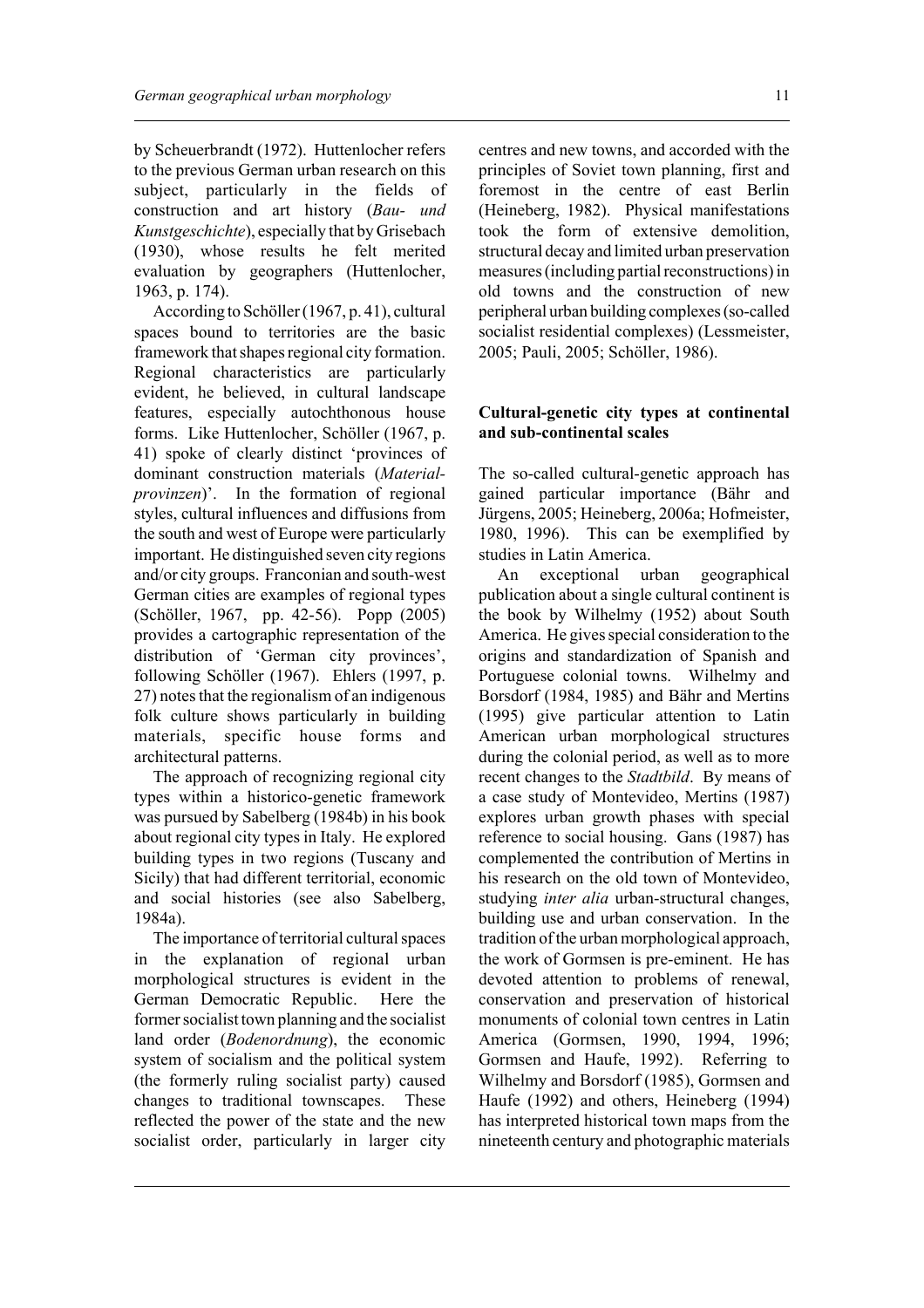of the former Spanish colonial towns of Lima, Bogotá and Montevideo.

In recent decades the enormous areal growth of illegal hut quarters has been the subject of attention, particularly in the major cities (Bähr and Mertins, 2000; Kross, 1992, p. 4). In Lima, Kross produced a classification of *barriadas*, according to their foundation, age, size, location and layout. Features characteristic of the development of *barriadas* were established from maps and photographs. Bähr and Mertins (1988) provide comparative material for Greater Recife on changes to 'simple-house' settlements (*Einfachhaus-Siedlungen*).

Typical features of urban forms have also been taken into consideration in research using a cultural-genetic approach, and models of city structures and development have been produced. For example, Bähr, Borsdorf and Janoschka have developed a new model of the structure and development of the Latin American city in which not only the rightangled layout of the colonial city centre is featured but also the structural fragmentation of cities, much increased in recent times (Borsdorf *et al.*, 2002). *Barrios cerrados* (gated communities or *condominios*) are examined by Meyer and Bähr (2001) and the structure of mega-projects in the areas surrounding Latin American metropolises are considered by Borsdorf and Hidalgo (2005).

Cultural-genetic studies are by no means restricted to Latin America. There are, for example, the notable two-volume work by Wirth (2001) on the oriental city and Bähr's (2005) study of the 'informalization' (*Informalisierung*) of cities in Sub-Saharan Africa, with reference to informal settlements within fragmented cities. There are also textbooks on urban structural development in Kulturerdteilen by Hofmeister (1996), Bähr and Jürgens (2005) and Heineberg (2006a).

# **Urban change and conservation**

Leister (1970) has vividly demonstrated the development of the built-up area of British industrial cities since the nineteenth century and the effects of urban renewal attempts in the twentieth century. Other studies of the morphogenetic development of the British city in the German language include those by Conzen (1978) and Heineberg (1997). The objective of the investigation of innercity/central areas (*Innenstädte*) in Belgium by Krings (1984) was to record by means of selected examples, including Brussels and Antwerp, the development of urban form (*Stadtgestalt*) in relation to the role in urban change and conservation of persistent elements and structures of past development phases. It is one of the important geographical urban morphological investigations.

Lafrenz (1984, 1989, 1999a,b) examined the changing attitude towards typical local building traditions in several publications, particularly in relation to the old town of Lübeck. In his examination of traditional urban form during the industrial age, he recognized two cycles. These he related to a historical theory of perception and behaviour (Lafrenz, 1999b, pp. 347-8). In two more recent studies Lafrenz (2001a,b) applied his concept of a cycle theory to Hamburg and Chicago. Comparisons can be made with Whitehand's (1988) perspective on cycles.

## **Destruction and reconstruction**

In European history there has been a great deal of urban destruction as a consequence of wars and disastrous fires. Considerable analysis has been undertaken of the layouts and built-up structures of towns before and after such destruction. There have also been visions (*Leitbilder*) and planning measures for reconstruction. Most urban areas in Westfalia were partially or completely destroyed by fires between the seventeenth and the nineteenth centuries (Spohn, 1990; Weber, 2003, p. 175). Authoritarian administrations imposed reconstruction plans for 'drawing-board towns' with strikingly regular layouts. Sometimes major conflicts between citizens and authorities led to the retention of traditional urban structures (Weber, 2003, p. 175). Weber demonstrates the socio-spatial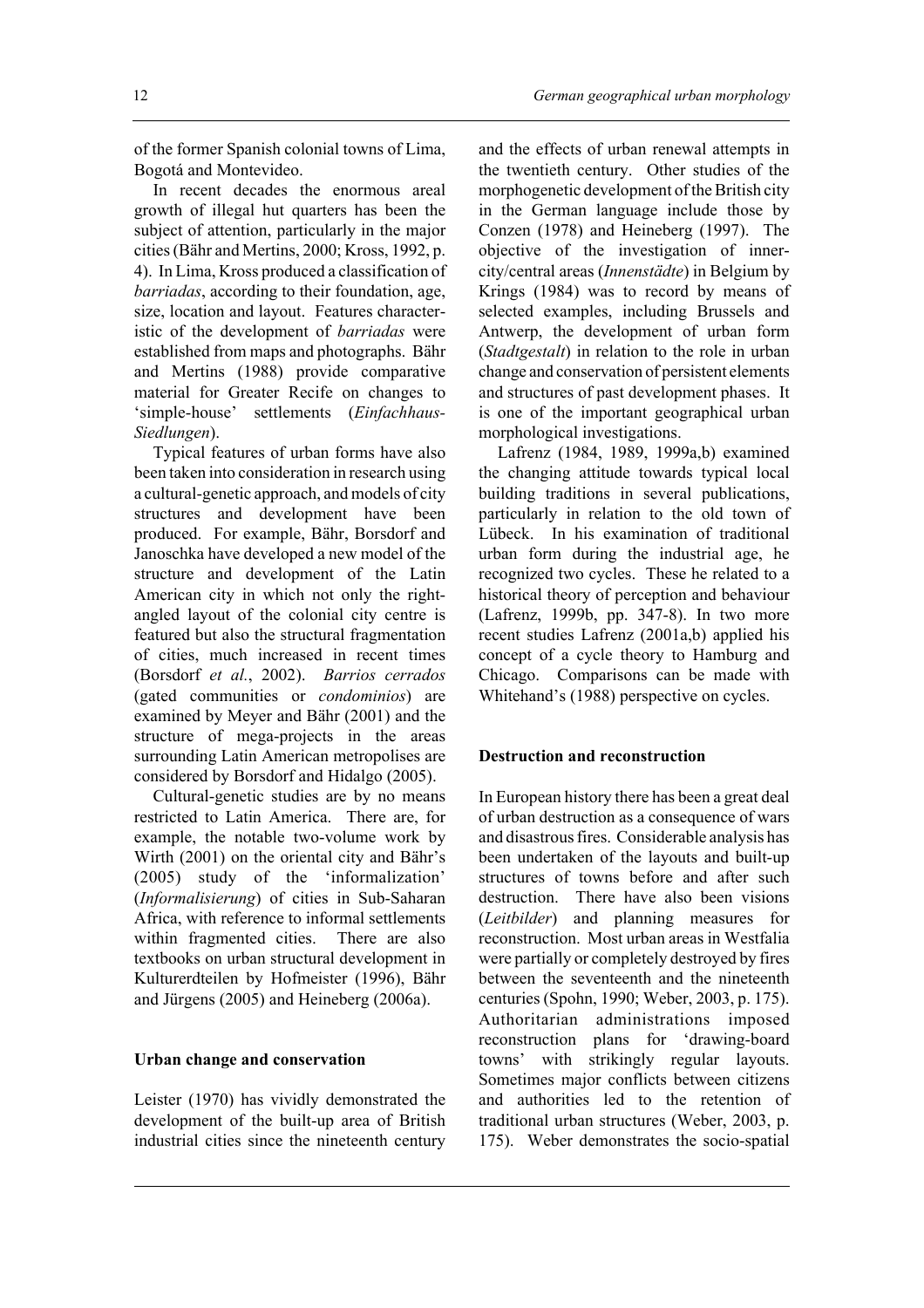consequences of town-planning conflicts in the northern part of the old town of Arnsberg in south Westfalia.

A number of research projects have been undertaken by German urban geographers on the destruction resulting from the Second World War and the subsequent reconstruction of German cities and towns. Mulzer (1972) studied the reconstruction of the devastated old town of Nuremberg, particularly with respect to the maintenance of monuments. Tiborski (1987) made a comprehensive study of the reconstruction of the old town of Solingen against the background of its development before the Second World War, including the building programme of the national-socialist period. Of importance also are the review by Bode (2002), which considers the cities of Hanover and Leipzig, the geographical investigations by Hohn (1990, 1991) on the damage to German cities in the Second World War, the publication by Hewitt *et al.* (1993) and the anthology on various aspects of war damage and reconstruction planning in Germany edited by Nipper and Nutz (1993). Publications by town planners and architectural historians, such as those by Beyme (1987) and Durth and Gutschow (1993), show that reconstruction was an interdisciplinary concern after the Second World War in both parts of Germany.

# **Townscape investigations as a basis for planning**

Since the 1970s a number of geographical investigations for planning purposes have been published in which urban morphological aspects have come to fruition. One reason for this was the new legal basis for urban redevelopment created by the Town Planning Promotion Law (*Städtebauförderungsgesetz*) of 1971 in western Germany. Another was the stronger orientation of urban planning towards renovation within the framework of urban conservation and monument protection. Since the 1970s, and particularly the 1980s, the practical orientation of urban geography has become of increasing importance. This has

been associated with the development of the diploma in geography as a significant part of applied university education.

Among the exemplary studies in applied urban geography is the investigation into the renewal of the old town of Lübeck by Lafrenz (1977), in which the historical development of townscape elements and the conflicts of aims regarding renewal of the old town were central themes (see also Lafrenz, 1999a). The study by Berger and Debold-Kritter (1989) – an urban planner and an art historian – of the local image of Augsburg contains a comprehensive inventory for the townscape. An anthology on the renovation of the old town of Augsburg, including perception and evaluation of the townscape was produced by Schaffer and Thieme (1989). In recent decades urban redevelopment and the preservation of historical monuments have affected not only the old towns and inner-city areas of great cities but – particularly since the mid-1970s – also smaller towns (Henkel, 1993).

## **Prospects for urban morphology in the German-speaking world**

Within the framework of geographical urban morphology a number of applied and theoretical topics merit particular attention in the future. These include aspects that on the whole relate more especially to planning – notably the reuse of derelict land, the revitalization of harbour areas, interdisciplinary approaches to redevelopment, holistic perspectives on the built environment, transformation and reconstruction in eastern Germany and urban shrinkage – but also fundamental aspects of the field of urban morphology, such as greater participation in the international community of urban morphologists, a renewed impetus to the revitalization of theory, and more contributions on ecological aspects of urban forms.

First, the so-called reactivation of derelict land is an important urban-structural topic (Wiegandt, 1997, p. 622) – in western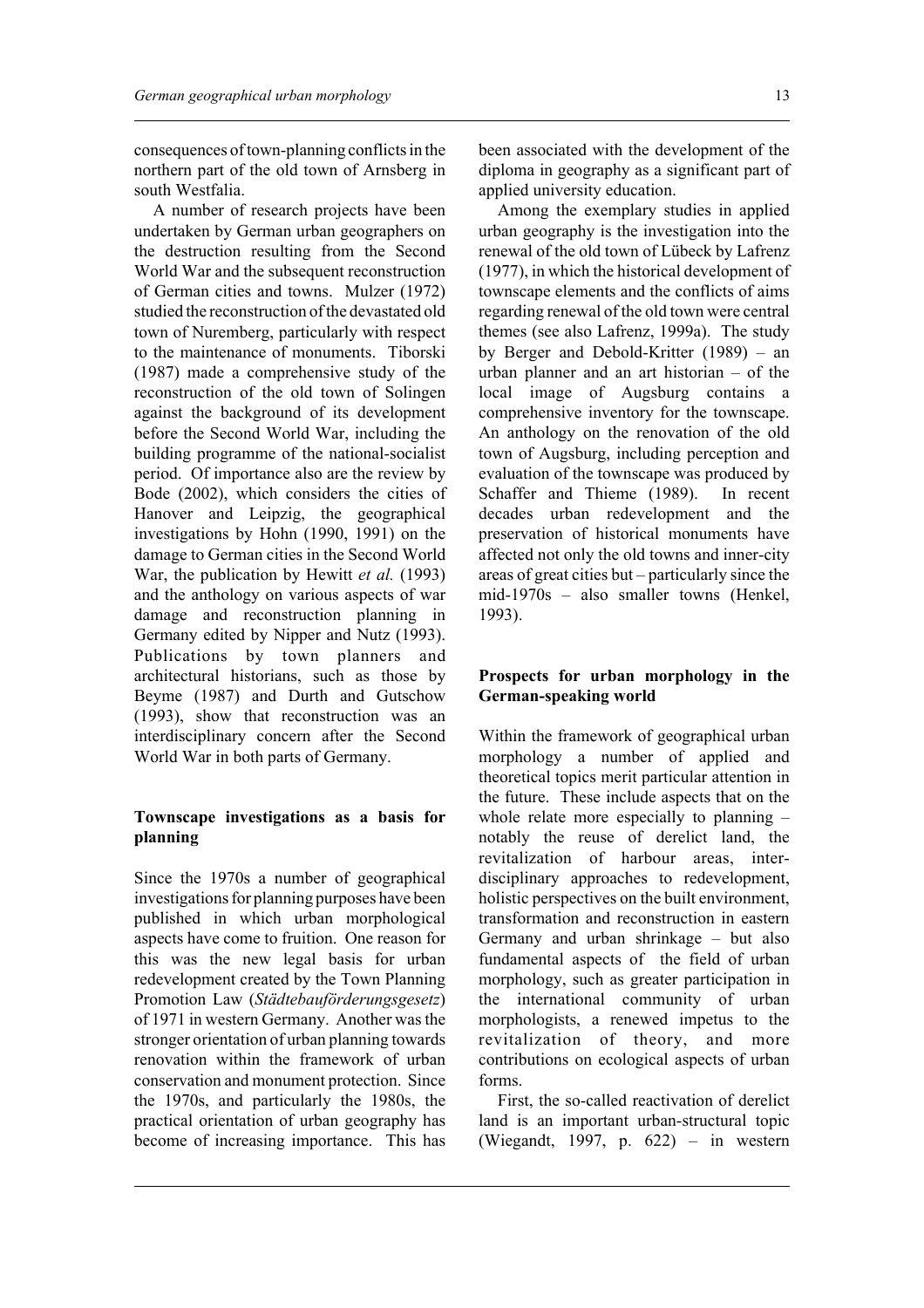Germany since the 1970s and in east Germany since the political union at the beginning of the 1990s. It includes urban reconstruction in areas formerly used for trade, industry and mining, and in recent times areas formerly used for traffic and military purposes. Up to now this subject has received a good deal of attention in a number of applied disciplines. However, faced with the incorporation of old building fabric and the need for compatible new construction, the reactivation of derelict land is also of special urban morphological relevance.

Secondly, revitalization measures for unused harbour areas and their importance for urban forms has attracted interdisciplinary interest. Examples are the work of Priebs (1997) and the interdisciplinary anthology of Schubert (2001), which includes the work of geographers (Priebs on the transformation and re-integration of the waterfront in Copenhagen and Hohn on urban expansion and reconstruction on the waterfront of Tokyo). Further urban morphological studies are necessary, including on waterfront developments along rivers.

Thirdly, urban redevelopment and renewal have been the subjects of urban morphological research at least since the 1970s (see Hohn and Hohn, 2002). New aspects and needs have emerged since the 1980s, including improvements to the environments of residential areas through traffic calming and the 'greening' of environments (see, for example, Büchner, 1995). There are also the wider issues of socalled sustainable urban development (Bergmann and Wiegandt, 1996), which has received great prominence since the 1990s and, not least, post-modern types of urban development (Wood, 2003). The last of these is closely related to the process of gentrification, manifested in the structural, functional, social and symbolic enhancing of urban districts (Friedrich, 2000; Krajewski, 2006). There is an evident role for urban morphology here with connections to the new cultural geography in Germany.

Fourthly, applied research on urban forms has been undertaken by geographers often in co-operation with architects and urban planners. An important current topic to be dealt with, particularly in inter-disciplinary cooperation, is the culture of construction (*Baukultur*) (Wiegandt, 2003). This entails on the one hand the production of entire built environments and on the other the use and perception of these environments (Wiegandt, 2003, p. 202). Also germane is the interaction of aesthetics, usability and sustainability (Wiegandt, 2003, p. 204). Up to now there have been numerous participants in the 'initiative of architecture and constructional culture' started by the German Federal Government in the year 2000, involving different project and guidance groups (for the different initiatives of the Federal Government see BBR, 2002; BMVBW, 2001, 2005). Relevant to this are more recent activities regarding the urban constructional culture at *Land* level and the current debate about 'regional building' (*regionales Bauen*) from the viewpoint of architecture and town planning (Lampugnani, 2000). With respect to applied urban morphology, of interest are the 'actors' (investors, builders, inhabitants, etc.) in individual cities, and the differences between cities (Wiegandt, 2003, p.207). Of relevance here is the discussion paper prepared by Kanzig and Wiegandt (2006) on the position of architecture within geographical thinking and research. This deals also with behavioural, post-modern, urban-atmospheric and 'action-setting' approaches to the built environment (see also Basten (2005) and Wood (2003) concerning post-modern urbanism).

Fifthly, investigations of changes to urban forms offer a new opportunity for culturalgeographical urban morphology within the framework of the transformation and urban reconstruction processes in eastern Germany, as well as in the east European so-called 'transformation' countries (see Fassmann and Matznetter, 2005). These processes have already been the subject of interdisciplinary investigations. For example, Born *et al.* (1998) examine, taking the case of the medium-sized town of Gotha, the consequences for urban development of the complex property transfers in the new federal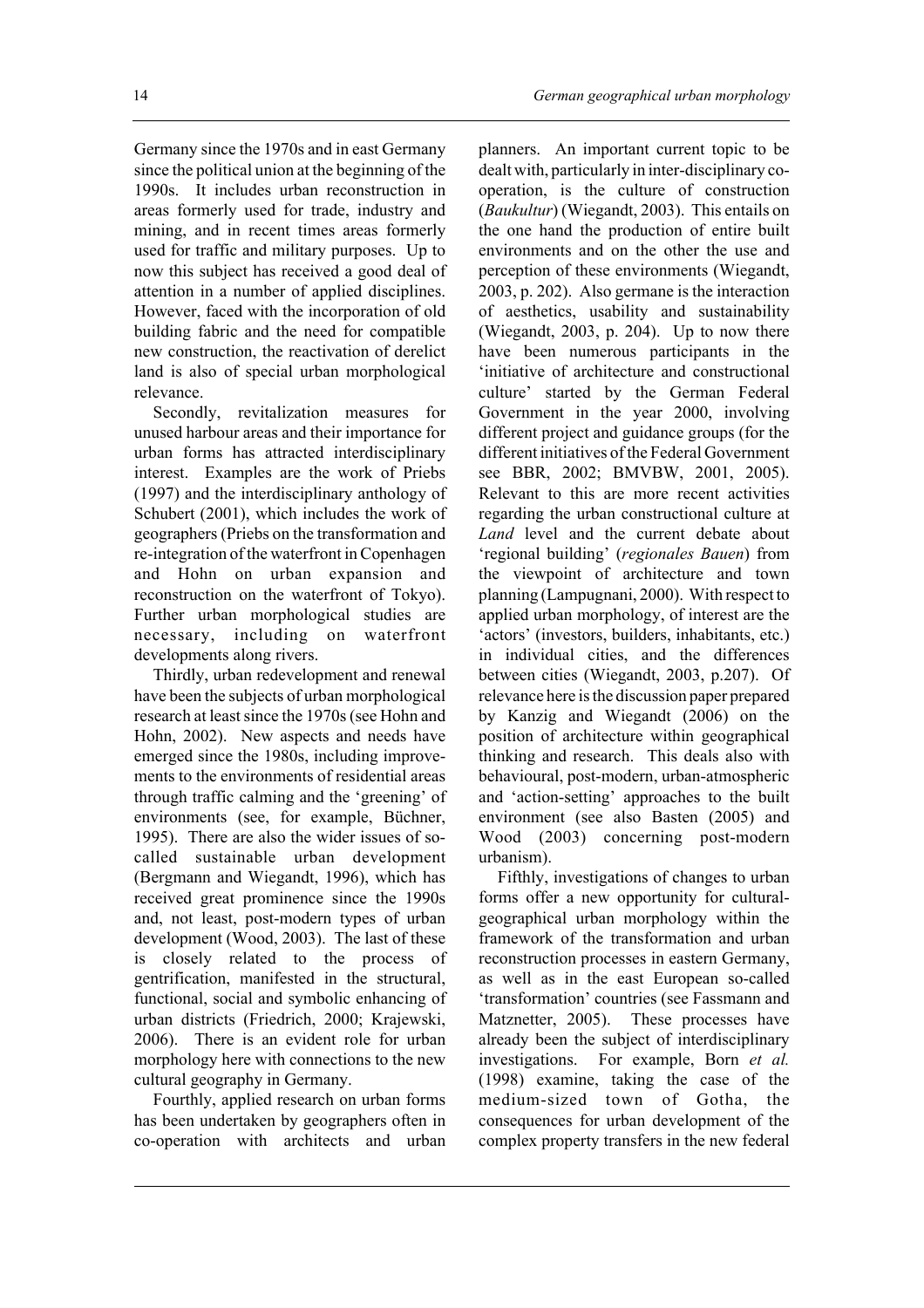states. The excursion guide edited by Friedrich and Frühauf (2002) about the city of Halle and its surrounding area provides insights into urban morphological changes pertinent to a wider interested public: topics covered range from development within the medieval layout to recent processes at the urban periphery, including suburbanization and the reconstruction of former socialist residential complexes.

Sixthly, urban shrinkage is an issue in the eastern part of Germany, and increasingly in western Germany. This is an important field for applied urban morphology, particularly within an interdisciplinary framework (compare BMVBW and BBR, 2003: Heineberg, 2004, 2005; Killisch and Siedhoff, 2005).

Seventhly, it is important that urban morphologists should build even further on the long German tradition, particularly in relation to the cultural-genetic approach, of researching in foreign countries. In this respect there need to be more studies of urban form to complement functional and socio-spatial studies (see, for example, the approaches in Frantz, 2001).

Eighthly, a wider, up to now neglected, aspect is urban morphological theory. German urban morphological research has been primarily empirical and, since the 1970s, also applied. There are few strongly theoretical works. This is in contrast, for example, to the work of the British urban morphologist Whitehand (1987) who propounds a theory of the townscape and its spatial changes: a theory that connects land values, 'long waves' in the economy and the adoption of innovations.

Last, but not least, there are the ecological aspects of urban form. The geographical PhD thesis by Chilla (2004) on natural elements in the townscape demonstrates how successful theory-led investigations can be, and how the theme of 'nature and town' is of special interest for urban morphologists. There is a need to build on the older approach to historical 'green development planning' (*Grünraumplanung*) as exemplified by the

work of the geographer Meynen (1979) in Cologne.

#### **Conclusion**

Urban morphology has, within the past threequarters of a century, moved to a less central position within German geography. Nevertheless, as this review indicates, the body of urban morphological research output has in recent decades continued to be sizeable. As in the past, the spectrum of topics covered and research methods employed is broad. In this review it has been possible to provide no more than an outline of past, present and possible future research. But the pertinence of urban morphology to a range of contemporary issues is clear and the scope for future contributions, particularly of an interdisciplinary and international character, is undoubted. The need and scope for the contribution of urban morphology to urban reconstruction within Europe alone is striking, but there is a need to build on the traditional strength of German research in other continents, where problems of phenomenal urban expansion vie with those of internal transformation. As urban morphology moves further into an era of internationality and interdisciplinarity, it is to be hoped that the indispensable geographical skills honed in classical cultural geography in general, and classical urban morphology in particular, will continue to be built upon as successfully in the present century as they were in the last.

#### **Acknowledgements**

I thank my colleague C.-C. Wiegandt (Bonn) for valuable ideas and J.W.R. Whitehand for 'polishing' my English. I am also grateful to P. Gans, A. Priebs and R. Wehrhahn for agreeing to the publication of this article, which draws substantially on an article that first appeared in German under their editorship (Heineberg, 2006b).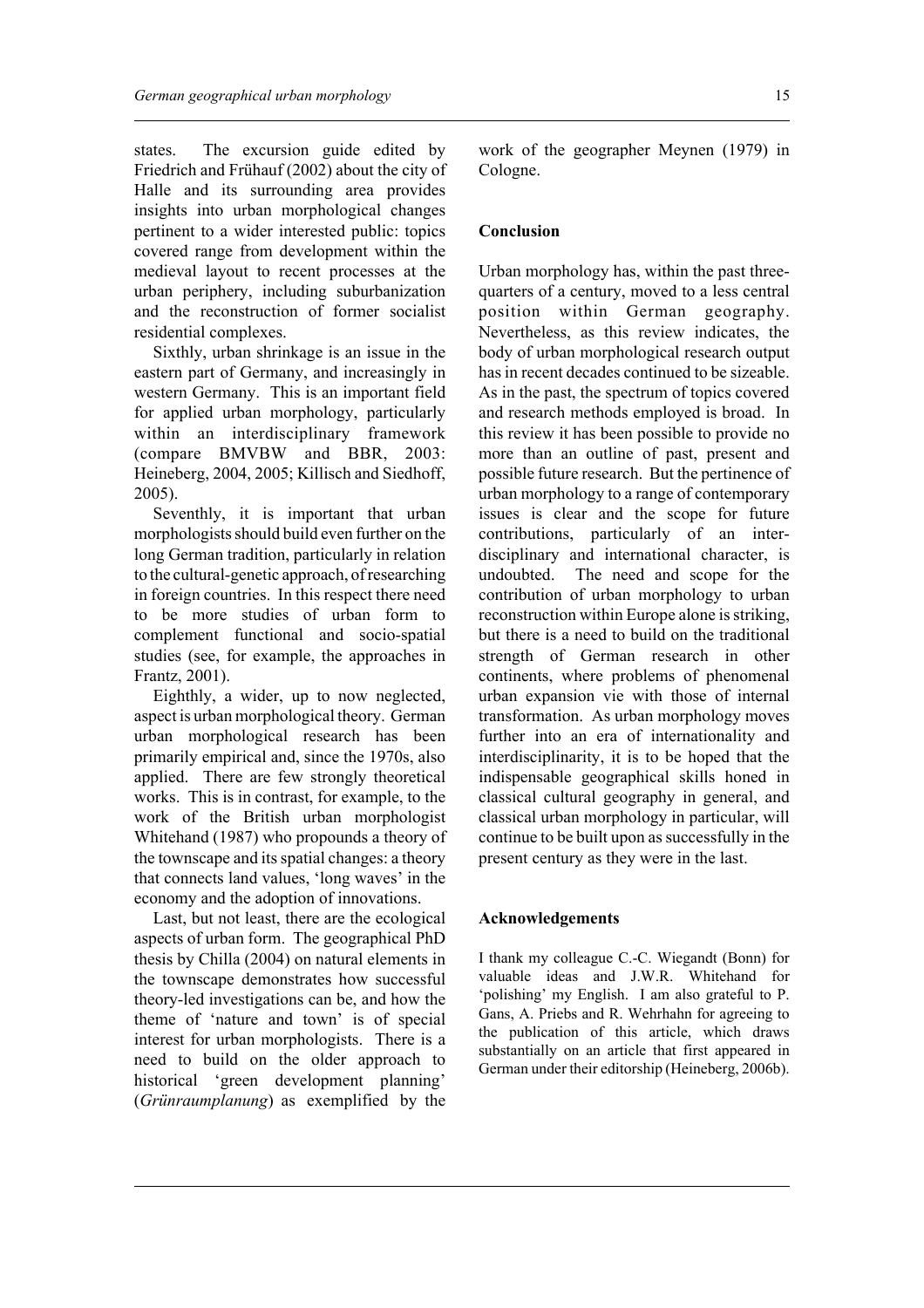#### **References**

- Allain, R. (2005) *Morphologie urbaine: geographie, aménagement et architecture de la ville* 2nd edn (Armand Colin, Paris).
- Arntz, K. (1998) 'Geographical urban morphology in Germany', *Urban Morphology* 2, 111-12.
- Bähr, J. (ed.) (1983) *Kiel 1879-1979. Entwicklung von Stadt und Umland im Bild der Topographischen Karte 1:25 000* Kieler Geographische Schriften 58 (Geographisches Institut, Universität Kiel, Kiel).
- Bähr, J. (2005) 'Informalisierung der Städte im subsaharischen Afrika', *Geographische Rundschau* 57 (10), 4-11.
- Bähr, J. and Jürgens, U. (2005) *Stadtgeographie II: Regionale Stadtgeographie* Das Geographische Seminar (Westermann, Braunschweig).
- Bähr, J. and Mertins, G. (1988) 'Einfachhaus-Siedlungen in Groß-Recife/Nordbrasilien. Zwei Fallstudien über Zielgruppen, bevölkerungs- und baustrukturelle Veränderunger', in Bähr, J. (ed.) *Wohnen in lateinamerikanischen Städten* Kieler Geographische Schriften 68 (Geographisches Institut, Universität Kiel, Kiel) 193-222.
- Bähr, J. and Mertins, G. (1995) *Die lateinamerikanische Großstadt. Verstädterungsprozesse und Stadtstrukturen* Erträge der Forschung 288 (Wissenschaftliche Buchgesellschaft, Darmstadt).
- Bähr, J. and Mertins, G. (2000) 'Marginalviertel in Großstädten der Dritten Welt', *Geographische Rundschau* 52 (7-8), 19-26.
- Baker, N.J. and Slater, T.R. (1992) 'Morphological regions in British medieval towns', in Whitehand, J.W.R. and Larkham, P.J. (eds) *Urban landscapes: international perspectives* (Routledge, London) 43-68.
- Barke, M. (1990) 'Morphogenesis, fringe-belts and urban size: an exploratory essay', in Slater, T.R. (ed.) *The built form of Western cities: essays for M.R.G. Conzen on the occasion of his eightieth birthday* (Leicester University Press, Leicester) 279-99.
- Basten, L. (2005) *Postmoderner Urbanismus. Gestaltung in der städtischen Peripherie* Stadtzukünfte 1 (Lit, Münster).
- BBR, Bundesamt für Bauwesen und Raumordnung (ed.) (2002) *Baukultur in Deutschland 1. Statusbericht Langfassung* Berichte 11 (BBR, Bonn).
- Berger, M. and Debold-Kritter, A. (1989) *Das Ortsbild von Augsburg. Historischtopographische Beschreibung einer Großstadt. Bestandsaufnahme von Siedlungs- und Bau-*

*struktur. Grundlagen zur Stadtgestaltungsplanung* Angewandte Sozialgeographie. Beiträge 19 (Lehrstuhl für Sozial- und Wirtschaftsgeographie, Universität Augsburg, Augsburg).

- Bergmann, E. and Wiegandt, C.-C. (1996) 'Nachhaltige Stadtentwicklung. Herausforderungen an einen ressourcenschonenden und umweltverträglichen Städtebau', *Standort – Zeitschrift für angewandte Geographie* 20 (2), 20-5.
- Beyme, K. v. (1987) *Der Wiederaufbau. Architektur und Städtebaupolitik in beiden deutschen Staaten* (Piper, München).
- Blaschke, K. (1997) *Stadtgrundriss und Stadtentwicklung. Forschungen zur Entstehung mitteleuropäischer Städte.* Ausgewählte Aufsätze unter Mitarbeit v. John, U. (Johanek, P., ed.) Städteforschung A1/44 (Böhlau, Köln).
- Blotevogel, H.H. (2003) ''Neue Kulturgeographie' – Entwicklung, Dimensionen, Potenziale und Risiken einer kulturalistischen Humangeographie', *Berichte zur deutschen Landeskunde* 77 (1), 5-6.
- BMVBW, Bundesministerium für Verkehr, Bauund Wohnungswesen (ed.) (2001) *Statusbericht Baukultur in Deutschland. Ausgangslage und Empfehlungen.* Revised by Kähler, G. (BMVBW, Berlin).
- BMVBW, Bundesministerium für Verkehr, Bauund Wohnungswesen, BBR, Bundesamt für Bauwesen und Raumordnung (eds) (2003) *Stadtumbau Ost, Bundeswettbewerb 2002. Auswertung des Bundeswettbewerbs 'Stadtumbau Ost' für lebenswerte Städte und attraktives Wohnen* (BBR, Bonn).
- BMVBW, Bundesministerium für Verkehr, Bauund Wohnungswesen (ed.) (2005) *Baukultur! Informationen – Argumente – Konzepte. Zweiter Bericht zur Baukultur in Deutschland* (Junius, Hamburg).
- Bobek, H. (1927) 'Grundfragen der Stadtgeographie' *Geographischer Anzeiger* 28 (7), 213-24.
- Bobek, H. and Lichtenberger, E. (1966) *Wien. Bauliche Gestalt und Entwicklung seit der Mitte des 19. Jahrhunderts* Schriften der Kommission für Raumforschung der Österreichischen Akademie der Wissenschaften 1 (Böhlau, Graz).
- Bode, V. (2002) 'Kriegszerstörung und Wiederaufbau deutscher Städte nach 1945', in Institut für Länderkunde (ed.) *Nationalatlas Bundesrepublik Deutschland. Vol. 5: Dörfer und Städte* (Spektrum Akademischer, Heidelberg) 88-91.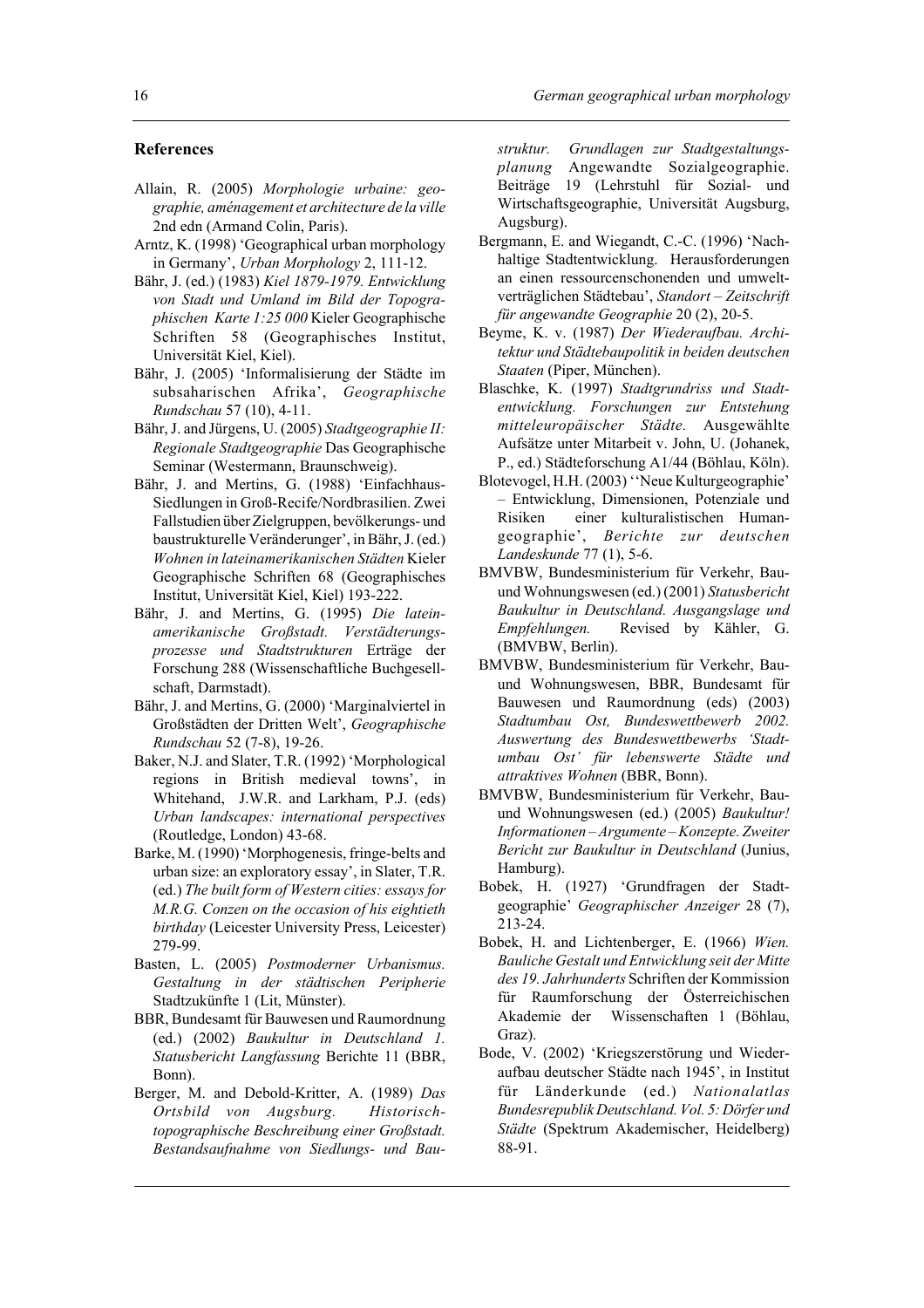- Born, K.M., Blacksell, M., Bohlander, M. and Glantz, St. (1998) 'Stadtgestalt und Eigentumsrückübertragung in den Neuen Bundesländern', *Berichte zur deutschen Landeskunde* 72 (3), 175-93.
- Borsdorf, A., Bähr, J. and Janoschka, M. (2002) 'Die Dynamik stadtstrukturellen Wandels in Lateinamerika im Modell der lateinamerikanischen Stadt', *Geographica Helvetica* 57, 300-10.
- Borsdorf, A. and Hidalgo, R. (2005) 'Städtebauliche Megaprojekte im Umland lateinamerikanischer Metropolen – eine Antithese zur Stadt? Das Beispiel Santiago de Chile', *Geographische Rundschau* 57 (10), 30-8.
- Brake, K., Dangschat, J.S. and Herfert, G. (eds) (2001) *Suburbanisierung in Deutschland. Aktuelle Tendenzen* (Leske + Budrich, Opladen).
- Buchholz, H.J. and Scharmann, L. (1992) *Luftbildatlas Mecklenburg-Vorpommern* (Wachholtz, Neumünster).
- Büchner, H.-J. (1995) 'Die Mainzer Neustadt Stadtteilerneuerung als Strategie zur Aufwertung einer gründerzeitlich geprägten Stadterweiterung', in Meyer, G. (ed.) *Das Rhein-Main-Gebiet. Aktuelle Strukturen und Entwicklungsprobleme* Mainzer Kontaktstudium Geographie 1 (Geographisches Institut, Universität Mainz, Mainz) 121-36.
- Burdack, J. and Herfert, G. (1998) 'Neue Entwicklungen an der Peripherie europäischer Großstädte. Ein Überblick', *Europa regional* 6 (2), 26-44.
- Capel, H. (2002) *La morphología de las ciudades. Vol. I: Sociedad, cultura y paisaje urbano* Collección 'La estrella polar' 37 (Ediciones del Serbal, Barcelona).
- Capel, H. (2005) *La morphología de las ciudades. Vol. II: Aedes facere: técnica, cultura y clase social en la construcción de edificios* Collección 'La estrella polar' 47 (Ediciones del Serbal, Barcelona).
- Carter, H. (1972) *An introduction to urban historical geography* (Arnold, London).
- Chilla, T. (2004) *'Natur'-Elemente in der Stadtgestaltung. Diskurs, Institutionalisierung und Umsetzungspraxis am Beispiel der Fassadenbegrünung* Kölner Geographische Arbeiten 85 (Geographisches Institut, Universität Köln, Köln).
- Christaller, W. (1933) *Die zentralen Orte in Süddeutschland. Eine ökonomischgeographische Untersuchung über die Gesetzmäßigkeit der Verbreitung und Entwicklung der Siedlungen mit städtischen Funktionen* (Fischer,

Jena).

- Conzen, M.R.G. (1960) *Alnwick, Northumberland: a study in town-plan analysis* Institute of British Geographers Publication 29 (George Philip, London).
- Conzen, M.R.G. (1978) 'Zur Morphologie der englischen Stadt im Industriezeitalter', in Jäger, H. (ed.) *Probleme des Städtewesens im industriellen Zeitalter* Städteforschung A/5 (Böhlau, Köln), 1-48.
- Conzen, M.R.G. (2004) *Thinking about urban form: papers on urban morphology*, *1932-1998* (Lang, Oxford).
- Demmler-Mosetter, H. (1978) *Die Maximilienstraße. Entwicklung, Gestalt und Funktionswandel eines zentralen Standortraumes der Stadt Augsburg* Angewandte Sozialgeographie. Beiträge 2 (Kieser, Neusäß).
- Demmler-Mosetter, H. (1985) *Die Augsburger Altstadt. Einige Determinanten städtebaulicher Entwicklung – eine Gestaltanalyse aus sozialgeographischer Sicht* Angewandte Sozialgeographie. Beiträge 10 (Lehrstuhl für Sozial- und Wirtschaftsgeographie, Universität Augsburg, Augsburg).
- Denecke, D. (1979) *Göttingen. Materialien zur historischen Stadtgeographie und zur Stadtplanung* (Goltze, Göttingen).
- Denecke, D. (1984) 'Historisch-geographische Stadtforschung: Problemstellungen – Betrachtungsweisen – Perspektiven', in Lenz, K. and Scholz, F. (eds) *44. Deutscher Geographentag Münster 24. bis 28. Mai 1983. Tagungsbericht und wissenschaftliche Abhandlungen* Verhandlungen des deutschen Geographentages 44 (Steiner, Stuttgart) 136-44.
- Denecke, D. (1988) 'Research in German urban historical geography', in Denecke, D. and Shaw, G. (eds) *Urban historical geography: recent progress in Britain and Germany* Cambridge Studies in Historical Geography 10 (Cambridge University Press, Cambridge) 24-33.
- Denecke, D. (1989) 'Stadtgeographie als geographische Gesamtdarstellung und komplexe geographische Analyse einer Stadt', *Die alte Stadt* 16 (1), 3-23.
- Denecke, D. (2002) 'Stadtgeschichte und Stadtplanung', *Die alte Stadt* 29 (1), 1-7.
- Denecke, D. (2005) 'Soziale Strukturen im städtischen Raum: Entwicklung und Stand der sozialtopographischen Stadtgeschichtsforschung', in Fehn, K. and Simms, A. (eds) *Dietrich Denecke. Wege der Historischen Geographie und Kulturlandschaftsforschung. Ausgewählte Beiträge* (Steiner, Stuttgart) 152-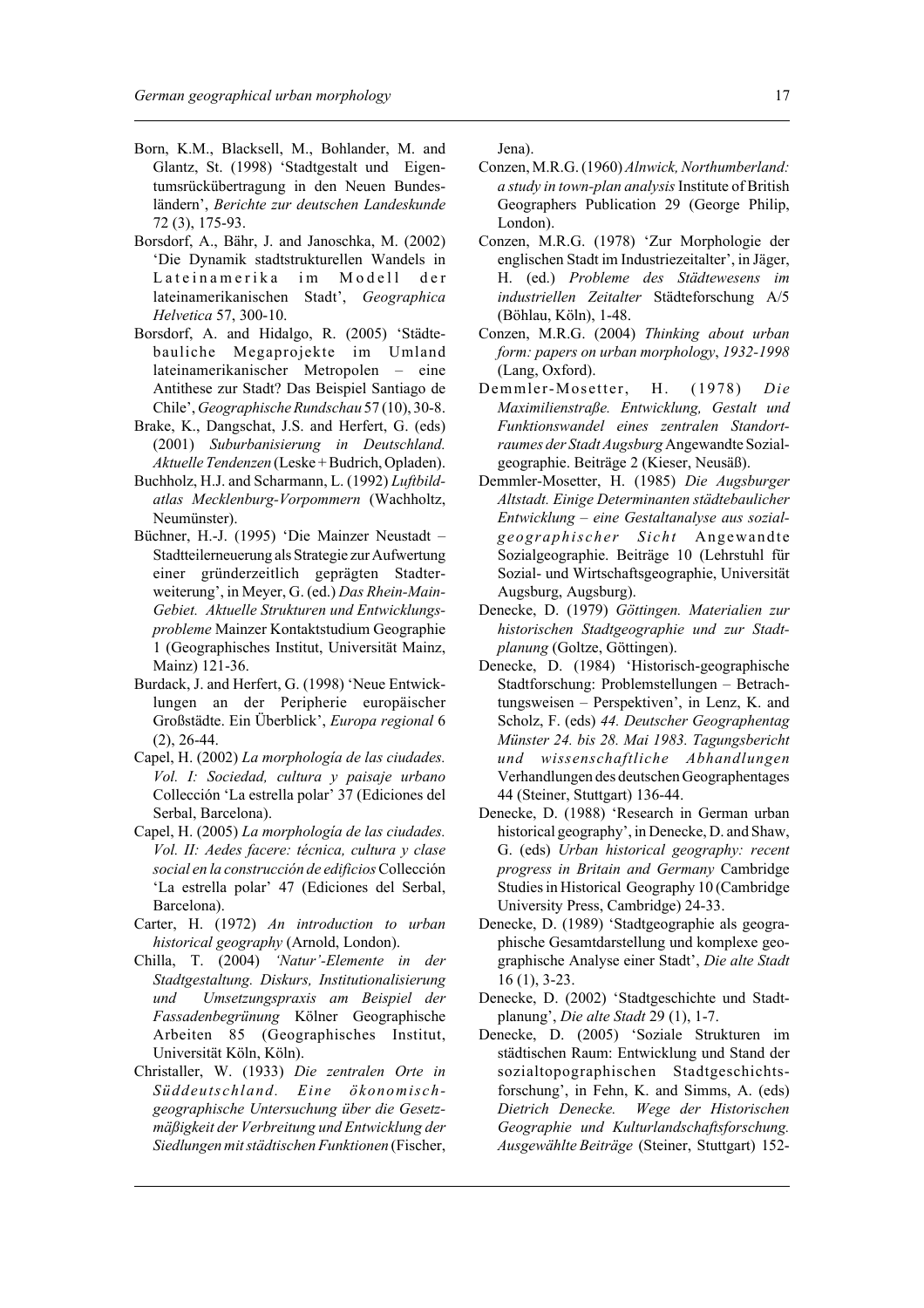- Denecke, D. and Shaw, G. (eds) (1988) *Urban historical geography: recent progress in Britain and Germany* Cambridge Studies in Historical Geography 10 (Cambridge University Press, Cambridge).
- Dollen, B. von der (1979) *Die Koblenzer Neustadt. Planung und Ausführung einer Stadterweiterung des 18. Jahrhunderts* Städteforschung A/6 (Böhlau, Köln).
- Dollen, B. von der (1982) 'Forschungsschwerpunkte und Zukunftsaufgaben der Historischen Geographie: Städtische Siedlungen', *Erdkunde* 36, 96-102.
- Dollen, B. von der (1983) 'Stadtrandphänomene in historisch-geographischer Sicht', *Siedlungsforschung. Archäologie – Geschichte – Geographie* 1, 15-37.
- Dollen, B. von der (1990) 'An historicogeographical perspective on urban fringe-belt phenomena', in Slater, T.R. (ed.) (1990) *The built form of Western cities: essays for M.R.G. Conzen on the occasion of his eightieth birthday* (Leicester University Press, Leicester) 319-45.
- Dörries, H. (1925) *Die Städte im oberen Leinetal, Göttingen, Northeim und Einbeck. Ein Beitrag zur Landeskunde Niedersachsens und zur Methodik der Stadtgeographie* (Vandenhoeck & Ruprecht, Göttingen).
- Durth, W. and Gutschow, N. (1993) *Träume in Trümmern. Stadtplanung 1940-1950* dtv – Wissenschaft 4604 (Deutscher Taschenbuch Verlag, München).
- Egli, E. (1959-1967) *Geschichte des Städtebaues* 3 vols (Rentsch, Erlenbach-Zürich).
- Ehlers, E. (1997) 'Stadtgestalt als Ausdruck raumwirksamer Staatstätigkeit – Zur Ikonographie der Stadt Stade/Elbe', in Graafen, R. and Tietze, W. (eds) *Raumwirksame Staatstätigkeit. Festschrift für Klaus- Achim Boesler zum 65. Geburtstag* Colloquium Geographicum 23 (Dümmlers, Bonn) 27-41.
- Fassmann, H. (2004) *Stadtgeographie I: Allgemeine Stadtgeographie* Das Geographische Seminar (Westermann, Braunschweig).
- Fassmann, H. and Matznetter, W. (2005) 'Stadtentwicklung in Ostmitteleuropa: Konvergenzen, Divergenzen, Transformation', *Geographische Rundschau* 57 (10), 52-9.
- Frantz, K. (2001) '*Gated Communities* in Metro-Phönix (Arizona). Neuer Trend in der USamerikanischen Stadtlandschaft', *Geographische Rundschau* 53 (1), 12-18.
- Frater, H., Glebe, G., Looz-Corswarem, C. v., Montag, B., Schneider, H. and Wiktorin, D.

(eds) (2004) *Der Düsseldorf Atlas. Geschichte und Gegenwart der Landeshauptstadt im Kartenbild* (Emons, Köln).

- Freund, B. (1999) 'Das Hochhaus. Die dritte Dimension in der Stadtmorphologie', in Schultz, H.-D. (ed.) *Quodlibet Geographicum. Einblicke in unserer Arbeit* Berliner geographische Arbeiten 90 (Geographisches Institut, Humboldt-Universität Berlin, Berlin) 85-104.
- Friedmann, H. (1968) *Alt-Mannheim im Wandel seiner Physiognomie, Struktur und Funktionen (1606-1965)* Forschungen zur deutschen Landeskunde 168 (Bundesforschungsanstalt für Landeskunde und Raumordnung, Bad Godesberg).
- Friedrich, K. (2000) 'Gentrifizierung. Theoretische Ansätze und Anwendung auf Städte in den neuen Ländern', *Geographische Rundschau* 52 (7-8), 34-9.
- Friedrich, K. and Frühauf, M. (eds) (2002) *Halle und sein Umland. Geographischer Exkursionsführer* (mdv Mitteldeutscher, Halle/Saale).
- Friedrich, K., Hahn, B. and Popp, H. (2002) 'Dörfer und Städte - eine Einführung', in Institut für Länderkunde (ed.) *Nationalatlas Bundesrepublik Deutschland. Vol. 5: Dörfer und Städte* (Spektrum Akademischer, Heidelberg) 12-25.
- Gaebe, W. (2004) *Urbane Räume* UTB 2511 (Ulmer, Stuttgart).
- Gans, P. (1987) 'Die Altstadt Montevideos. Bauliche und soziale Veränderungen im kolonialen Kern der uruguayischen Metropole', in Mertins, G. (ed.) *Beiträge zur Stadtgeographie von Montevideo* Marburger Geographische Schriften 108 (Marburger Geographische Gesellschaft, Marburg) 107-200.
- Gebhardt, H., Reuber, P. and Wolkersdorfer, G. (eds) (2003) *Kulturgeographie. Aktuelle Ansätze und Entwicklungen* (Spektrum Akademischer, Heidelberg)
- Geisler, W. (1924) *Die deutsche Stadt. Ein Beitrag zur Morphologie der Kulturlandschaft* Forschungen zur deutschen Landes- und Volkskunde XXII/5 (Engelhorn, Stuttgart).
- Gorki, H. F. (1954) 'Die Grundrisse der westfälischen Städte', in *Beiträge zur Stadtgeographie* Spieker, Landeskundliche Beiträge und Berichte 5 (Geographische Kommission für Westfalen, Münster) 5-18.
- Gormsen, E. (1990) 'Strukturwandel und Erneuerung lateinamerikanischer Kolonialstädte', *Die alte Stadt* 17 (4), 331-45.
- Gormsen, E. (1994) 'Die Stadt in Lateinamerika: Vom kolonialen Ordnungsschema zum Chaos der Megalopolis', in Janik, D. (ed.) *Die langen*

<sup>67.</sup>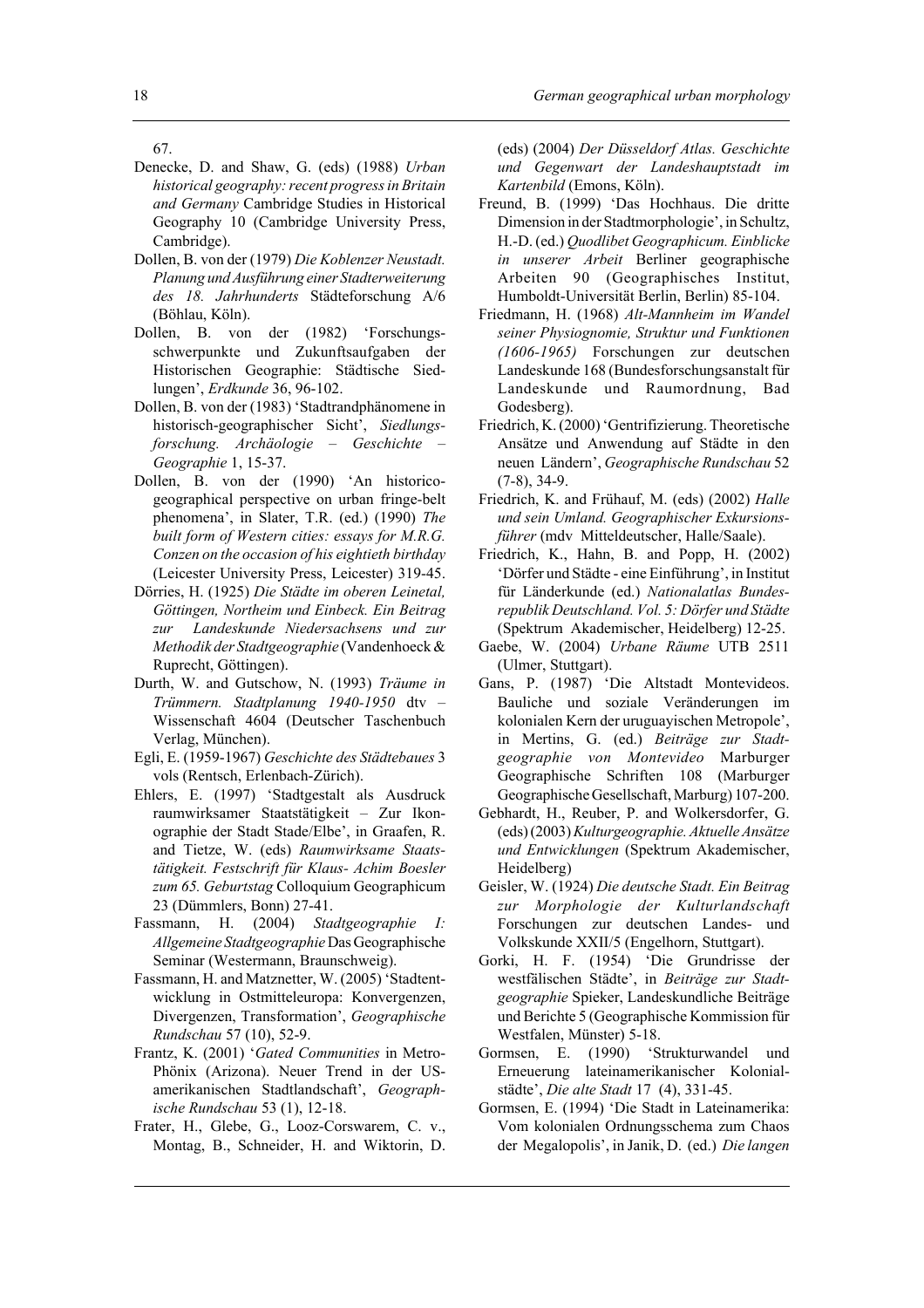*Folgen der kurzen Conquista. Auswirkungen der spanischen Kolonisierung Amerikas bis heute* (Vervuert, Frankfurt a.-M.) 9-47.

- Gormsen, E. (1996) 'Stadtstrukturen in der Neuen Welt – ein interkultureller Vergleich zwischen Nord und Süd in Amerika', in Steinecke, A. (ed.) *Stadt und Wirtschaftsraum* Berliner geographische Studien 44 (Institut für Geographie, Technische Universität Berlin, Berlin) 241-58.
- Gormsen, E. and Haufe, H. (1992) 'Die Stadt in der Kolonisation Amerikas', in Ibero-Amerikanisches Institut *et al.* (ed.) *Amerika 1492-1992. Neue Welten – Neue Wirklichkeiten. Geschichte – Gegenwart – Perspektiven* (Westermann, Braunschweig) 148-58.
- Gräf, H.Th. and Keller, K. (eds) (2004) *Städtelandschaft, réseau urbain, urban network. Städte im regionalen Kontext in Spätmittelalter und früher Neuzeit* Städteforschung A/62 (Böhlau, Köln).
- Grisebach, A. (1930) *Die alte deutsche Stadt in ihrer Stammeseigenart* (Deutscher Kunstverlag, Berlin).
- Gruber, K. (1976) *Die Gestalt der deutschen Stadt. Ihr Wandel aus der geistigen Ordnung der Zeiten* 2nd edn (Callwey, München).
- Guardia, M., Monclus, F.J. and Oyon, J.L. (eds) (1994) *Atlas histórico de ciudades europeas I. Península Ibérica* (Salvat, Barcelona).
- Hahn, B. (2002a) 'Historische Stadttypen und ihr heutiges Erscheinungsbild', in Institut für Länderkunde (ed.) *Nationalatlas Bundesrepublik Deutschland. Vol. 5: Dörfer und Städte* (Spektrum Akademischer, Heidelberg) 82-5.
- Harlander, T. (2001) *Villa und Eigenheim. Suburbaner Städtebau in Deutschland* (Deutsche Verlagsanstalt, Stuttgart).
- Hartmann, E. (1963) *Mainz. Analyse seiner städtebaulichen Entwicklung* (Kraemer, Stuttgart).
- Hassinger, H. (1910) 'Über Aufgaben der Städtekunde', *Petermanns Mitteilungen* 56, II. Halbband (6), 289- 4.
- Hassinger, H. (1916) *Kulturhistorischer Atlas der K. K. Reichshaupt- und Residenzstadt Wien, und Verzeichnis der erhaltenswerten historischen Kunst- und Naturdenkmale des Wiener Stadtbildes* Österreichische Kunsttopographie 15 (Schroll, Wien).
- Heineberg, H. (1982) 'Stadtgestaltung und funktionen am Beispiel der Stadtzentren von Berlin (West) und Berlin (Ost) ', in Schroeder-Lanz, H. (ed.) *Stadtgestalt-Forschung. Deutsch-Kanadisches Kolloquium, Trier 14.-17.6.1979*

Trierer Geographische Studien, Sonderheft 4/5, Part II (Geographische Gesellschaft, Trier) 709- 37.

- Heineberg, H. (1994) 'Entwicklung und Struktur ehemaliger spanischer Kolonialstädte in Südamerika anhand der Stadtpläne von Lima (1872), Bogotá (1852) und Montevideo (1865)', in Brockmann, A., Stüttgen, M. and Kreis Unna (eds) *Spurensuche. Zwei Erdwissenschaftler im Südamerika des 19. Jahrhunderts* (Kreis Unna, Lateinamerika-Zentrum, Münster) 52-74.
- Heineberg, H. (1997) *Großbritannien. Raumstrukturen, Entwicklungsprozesse, Raumplanung* Perthes Länderprofile, 2nd edn (Perthes, Gotha).
- Heineberg, H. (2003) Review of Raith, E., *Stadtmorphologie: Annäherungen, Umsetzungen, Aussichten*, *Urban Morphology* 7, 139- 40.
- Heineberg, H. (2004) 'Städte in Deutschland zwischen Wachstum und Umbau', *Geographische Rundschau* 56 (9), 40-47.
- Heineberg, H. (2005) 'Cities in Germany: between growth, shrinkage and restructuring', *Geographische Rundschau* International Edition 1 (1), 30- 41.
- Heineberg, H. (2006a) *Stadtgeographie* Grundriss Allgemeine Geographie, UTB 2166, 3rd edn (Schöningh, Paderborn).
- Heineberg, H. (2006b) 'Geographische Stadtmorphologie in Deutschland im internationalen und interdisziplinären Rahmen', in Gans, P, Priebs, A. and Wehrhahn, R. (eds) *Kulturgeographie der Stadt* Kieler Geographische Schriften 111 (Geographisches Institut, Universität Kiel, Kiel) 1-33.
- Heineberg, H. and Mayr, A. (1986) Neue Einkaufszentren im Ruhrgebiet. Vergleichende Analysen der Planung, Ausstattung und Inanspruchnahme der 21 größten Shopping-Center Münstersche Geographische Arbeiten 24 (Schöningh, Paderborn).
- Heineberg, H. and Mayr, A. (1991) 'Die räumliche Entwicklung der Stadt Münster im Spiegel topographischer Karten 1:25 000', in Junk, H.- K. and Temlitz, K. (eds) *Beiträge zur Kartographie in Nord westdeutschland. Die Karte als Arbeits- und Forschungsmittel in verschiedenen Berufs-feldern* Siedlung und Landschaft in Westfalen 20 (Geographische Kommission für Westfalen, Münster), 131-45.
- Heinritz, G., Wiegandt, C.-C. and Wiktorin, D. (eds) (2003) *Der München Atlas. Die Metropole im Spiegel faszinierender Karten* (Emons, Köln).
- Henkel, G. (1993) 'Die Entwicklung der histor-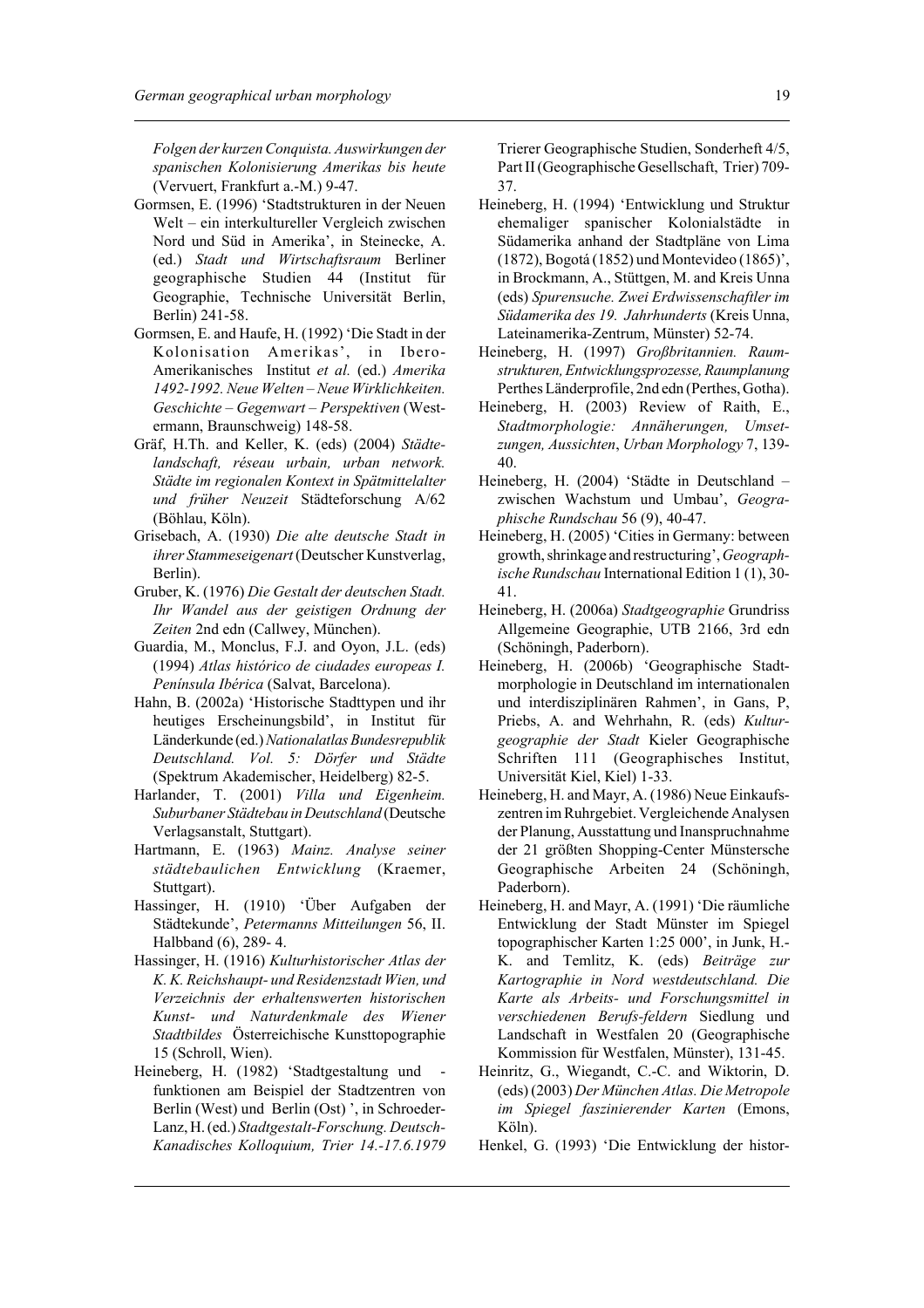ischen Kleinstädte des Paderborner Landes im 19. und 20. Jahrhundert. Anmerkungen der Angewandten Historischen Geographie zu Stadterhaltung und Denkmalpflege', *Städteforschung. Archäologie – Geschichte – Geographie* 11, 237-58.

- Hewitt, K., Nipper, J. and Nutz, M. (1993) 'Städte nach dem Krieg. Aspekte des Wiederaufbaus in Deutschland', *Geographische Rundschau* 45 (7- 8), 438-45.
- Historische Kommission für Westfalen (ed.) (1975- 2001) *Westfälischer Städteatlas* Veröffentlichungen der Historischen Kommission für Westfalen XXXVI (GSV Städteatlas, Altenbeken).
- Höfle, G. (1977) *Das Londoner Stadthaus. Seine Entwicklung im Grundriß, Aufriß und Funktion* Heidelberger Geographische Arbeiten 48 (Geographisches Institut, Universität Heidelberg, Heidelberg).
- Hofmeister, B. (1980) *Die Stadtstruktur. Ihre Ausprägung in den verschiedenen Kulturräumen der Erde* Erträge der Forschung 132 (Wissenschaftliche Buchgesellschaft, Darmstadt).
- Hofmeister, B. (1996) *Die Stadtstruktur. Ihre Ausprägung in den verschiedenen Kulturräumen der Erde* Enträge der Forschung 132, 3rd edn (Wissenschaftliche Buchgesellschaft, Darmstadt).
- Hofmeister, B. (1987) 'Wilhelminischer Ring und Villenkoloniengründung. Sozioökonomische und planerische Hintergründe simultaner städtebaulicher Prozesse im Großraum Berlin 1860 bis 1920', in Heineberg, H. (ed.) *Innerstädtische Differenzierung und Prozesse im 19. und 20. Jahrhundert. Geographische und historische Aspekte* Städteforschung A/25 (Böhlau, Köln) 105-17.
- Hofmeister, B. (1999) *Stadtgeographie*. Das Geographische Seminar 7th edn (Westermann, Braunschweig).
- Hofmeister, B. (2004) 'The study of urban form in Germany', *Urban Morphology* 8, 3-12.
- Hohn, A. and Hohn, U. (2002) 'Stadterneuerung', in Institut für Länderkunde (ed.) *Nationalatlas Bundesrepublik Deutschland. Vol. 5: Dörfer und Städte* (Spektrum Akademischer, Heidelberg) 116- 19.
- Hohn, U. (1990) 'Deutsche Städte im Luftkrieg eine Schadensbilanz auf der Basis der Wohnungstotalzerstörungen', *Erdkunde* 44, 268- 81.
- Hohn, U. (1991) *Die Zerstörung deutscher Städte im Zweiten Weltkrieg. Regionale Unterschiede in der Bilanz der Wohnungstotalschäden und*

*Folgen des Luftkrieges unter bevölkerungsgeographischem Aspekt* Duisburger Geographische Arbeiten 8 (Dortmunder Vertrieb für Bauund Planungsliteratur, Dortmund).

- Hohn, U. and Hohn, A. (1993) 'Großsiedlungen in Ostdeutschland. Entwicklung, Perspektiven und die Fallstudie Rostock-Groß Klein', *Geographische Rundschau* 45 (3), 146-52.
- Hotzan, J. (2004) *dtv-Atlas Stadt. Von den ersten Gründungen bis zur modernen Stadtplanung* dtv 3231. 3rd edn (dtv, München).
- Huttenlocher, F. (1963) 'Städtetypen und ihre Gesellschaften anhand südwestdeutscher Beispiele', *Geographische Zeitschrift* 51, 161- 82.
- Institut für Länderkunde (ed.) (2002) *Nationalatlas Bundesrepublik Deutschland. Vol. 5: Dörfer und Städte* (Spektrum Akademischer, Heidelberg).
- Institut für vergleichende Städtegeschichte (ed.) (1973ff.) *Deutscher Städteatlas*. (Deutscher Historischer Städteatlas, Münster).
- Jansen, H., Ritter, G., Wiktorin, D., Gohrbandt, E. and Weiss, G. (2003) *Der historische Atlas Köln. 2000 Jahre Stadtgeschichte in Karten und Bildern* (Emons, Köln).
- Jaschke, D. (1973) *Reinbek Untersuchungen zum Strukturwandel im Hamburger Umland* Hamburger Geographische Studien 29 (Hirt, Hamburg).
- Kazig, R. and Wiegandt, C.-C. (2006) 'Zur Stellung von Architektur im geographischen Denken und Forschen', From outer space: Architekturtheorie außerhalb der Disziplin (Teil 1). *Internationale Zeitschrift für Theorie und Wissenschaft der Architektur* 10, 1-12, http:// www-1.tu-cottbus.de/BTU/Fak2/TheoArch /Wolke/deu/Themen/051/Wiegandt/wiegandt. htm.
- Keyser, E. (1958) *Städtegründungen und Städtebau in Nordwestdeutschland im Mittelalter. Der Stadtgrundriß als Geschichtsquelle* 2 vols. Forschungen zur deutschen Landeskunde 111 (Bundesanstalt für Landeskunde, Remagen).
- Killisch, W. and Siedhoff, M. (2005) 'Probleme schrumpfender Städte', *Geographische Rundschau* 57 (10), 60-7.
- Krajewski, C. (2006) Urbane Transformationsprozesse in zentrumsnahen Stadtquartieren Gentrifizierung und innere Differenzierung am Beispiel der Spandauer Vorstadt und der Rosenthaler Vorstadt in Berlin Münstersche Geographische Arbeiten 48 (Institut für Geographie, Westfälische Wilhelms-Universität Münster, Münster).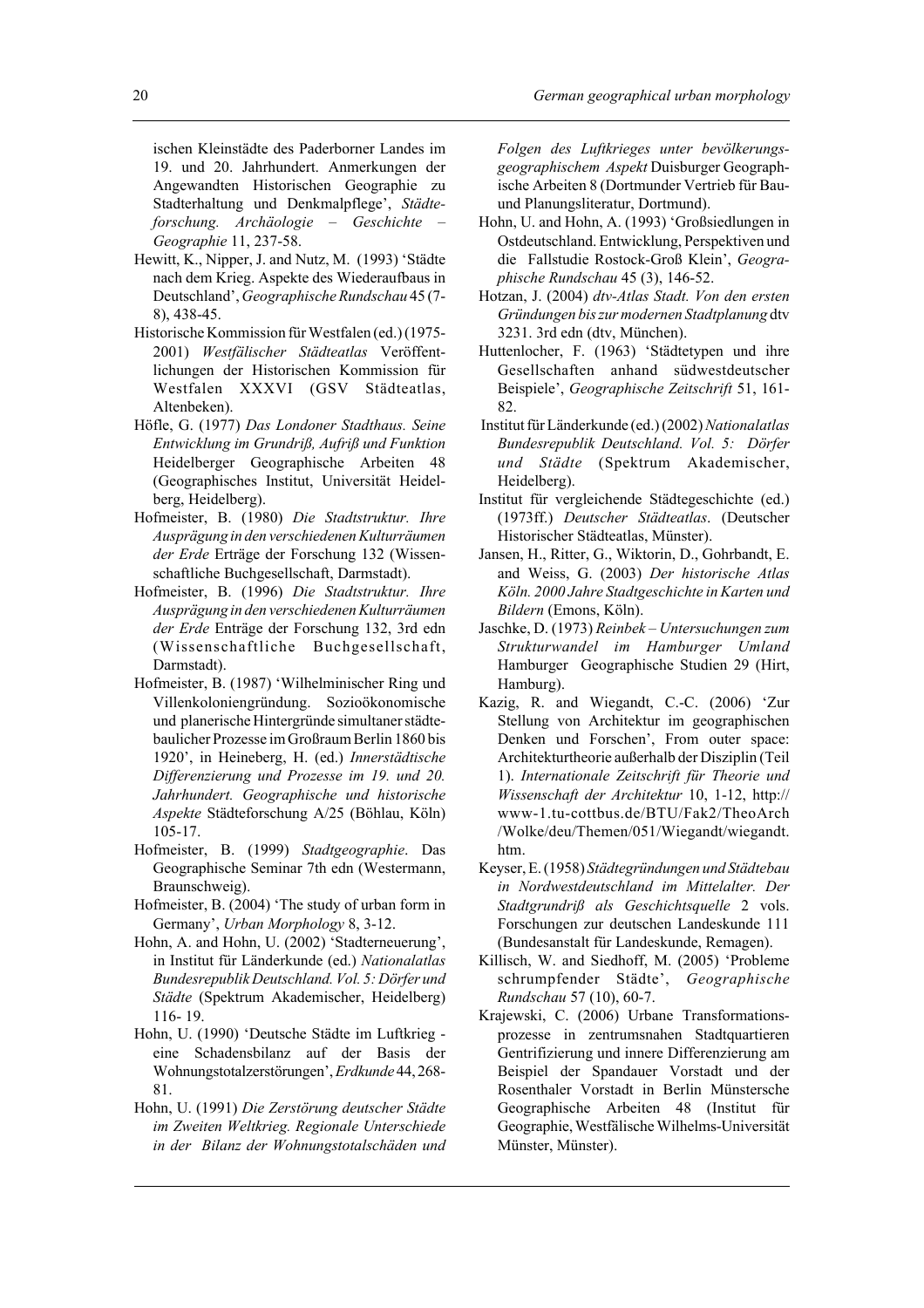- Krings, W. (1984) *Innenstädte in Belgien. Gestalt, Veränderung, Erhaltung (1860-1978)* Bonner geographische Abhandlungen 68 (Dümmlers, Bonn).
- Kross, E. (1975) 'Städtebauepochen im Geographieunterricht', in Unterrichtsmodelle zur Stadtgeographie – Sekundarstufe I. *Der Erkundeunterricht, Sonderheft* 2 (Klett, Stuttgart) 40-62.
- Kross, E. (1992) *Die Barriadas von Lima. Stadtentwicklungsprozesse in einer lateinamerikanischen Metropole* Bochumer Geographische Arbeiten 55 (Schöningh, Bochum).
- Lafrenz, J. (1977) *Die Stellung der Innenstadt im Flächennutzungsgefüge des Agglomerationsraumes Lübeck. Grundlagenforschung zur erhaltenden Stadterneuerung* 2 vols. Hamburger Geographische Studien 33 (Institut für Geographie und Wirtschaftsgeographie, Universität Hamburg, Hamburg).
- Lafrenz, J. (1984) 'Bewertungswandel ortstypischer Stadtgestalt in den Altstädten von Lübeck und Stockholm im Industriezeitalter', in Lenz, K. and Scholz, F. (eds) *44. Deutscher Geographentag Münster 24. bis 28. Mai 1983. Tagungsbericht und wissenschaftliche Abhandlungen* Verhandlungen des deutschen Geographentages 44 (Steiner, Stuttgart) 157-67.
- Lafrenz, J. (1989) 'Bewertungszyklen der vorindustriellen Stadtgestalt im Industriezeitalter', *Die alte Stadt* 16, 39-57.
- Lafrenz, J. (1999a) 'Modellfall Weltkulturerbe Lübeck – Zielsetzungen und Zielkonflikte der Stadtgestaltung', in Schipull, K. (ed.) *Hamburg. Stadt und Hafen – Umland und Küste. 37 geographische Exkursionen* Hamburger Geographische Studien 48 (Institut für Geographie, Universität Hamburg, Hamburg) 531-49.
- Lafrenz, J. (1999b) 'Zyklentheorie zum Traditionsverständnis präindustrieller Stadtgestalt', *Siedlungsforschung, Archäologie – Geschichte – Geographie* 17, 347-58.
- Lafrenz, J. (2001a): 'Hamburg. Stadtgestalterische Transformationsprozesse der Innenstadt im Spannungsfeld zwischen Alster und Elbe', in Lafrenz, J. (ed.) *Hamburg und seine Partnerstädte: Sankt Petersburg – Marseille – Shanghai – Osaka – Léon – Prag – Chicago* Hamburger Geographische Studien 49 (Institut für Geographie, Universität Hamburg, Hamburg) 1-39.
- Lafrenz, J. (2001b) 'Chicago. Transformationsprozesse der Metropole im Mittleren Westen der USA', in Lafrenz, J. (ed.) *Hamburg und seine Partnerstädte: Sankt Petersburg – Marseille –*

*Shanghai – Osaka – Léon – Prag – Chicago* Hamburger Geographische Studien 49 (Institut für Geographie, Universität Hamburg, Hamburg) 437-81.

- Lampugnani, V.M. (ed.) (2000) *Die Architektur, die Tradition und der Ort. Regionalismen in der europäischen Stadt* (Deutsche Verlagsanstalt, Stuttgart).
- Larkham, P.J. (1996) *Conservation and the city* (Routledge, London).
- Larkham, P.J. (2006) 'The study of urban form in Great Britain', *Urban Morphology* 10, 117-41.
- Leister, I. (1970) *Wachstum und Erhaltung britischer Industriegroßstädte* Schriften der Kommission für Raumforschung der österreichischen Akademie der Wissenschaften 2 (Böhlaus Nachf., Wien)
- Lessmeister, R. (2005) 'Die 'sozialistische Stadt' in der ehemaligen DDR und ihre Entwicklung seit der Wende', in Meyer, F. and Popp, H. (eds) *Stadtgeographie für die Schule. Fachliche Grundlagen, Beispiele und Materialien für die Unterrichtsarbeit* Bayreuther Kontaktstudium 3 (Verlag Naturwissenschaftliche Gesellschaft, Bayreuth) 91-111.
- Lichtenberger, E. (2002) *Die Stadt. Von der Polis zur Metropolis* (Wissenschaftliche Buchgesellschaft, Darmstadt).
- Lilley, K.D. (1999) 'Urban landscapes and the cultural politics of territorial control in Anglo-Norman England', *Landscape Research* 24, 5- 23.
- Lilley, K.D. (2000) 'Mapping the medieval city: plan analysis and urban history', *Urban History* 27, 5-30.
- Louis, H. (1936) 'Die geographische Gliederung von Großberlin', in Louis, H. (ed.) *Länderkundliche Forschung, Festschrift zur Vollendung des sechzigsten Lebensjahres, Norbert Krebs dargebracht von seinen Schülern, Mitarbeitern, Freunden und dem Verlag* (Engelhorn, Stuttgart) 146-71.
- Martiny, R. (1928) *Die Grundrißgestaltung der deutschen Siedlungen* Petermanns Mitteilungen, Ergänzungsheft 197 (Perthes, Gotha).
- Mayr, A., Schultze-Rhonhoff, F.-C. and Temlitz, K. (eds) (1993) *Münster und seine Partnerstädte* Westfälische Geographische Studien 46 2nd edn (Geographische Kommission für Westfalen, Münster).
- Meckseper, C. (1982) *Kleine Kunstgeschichte der deutschen Stadt im Mittelalter* (Wissenschaftliche Buchgesellschaft, Darmstadt).
- Mertins, G. (1987) 'Wachstumsphasen Montevideos. Kriterien und Formen der raum-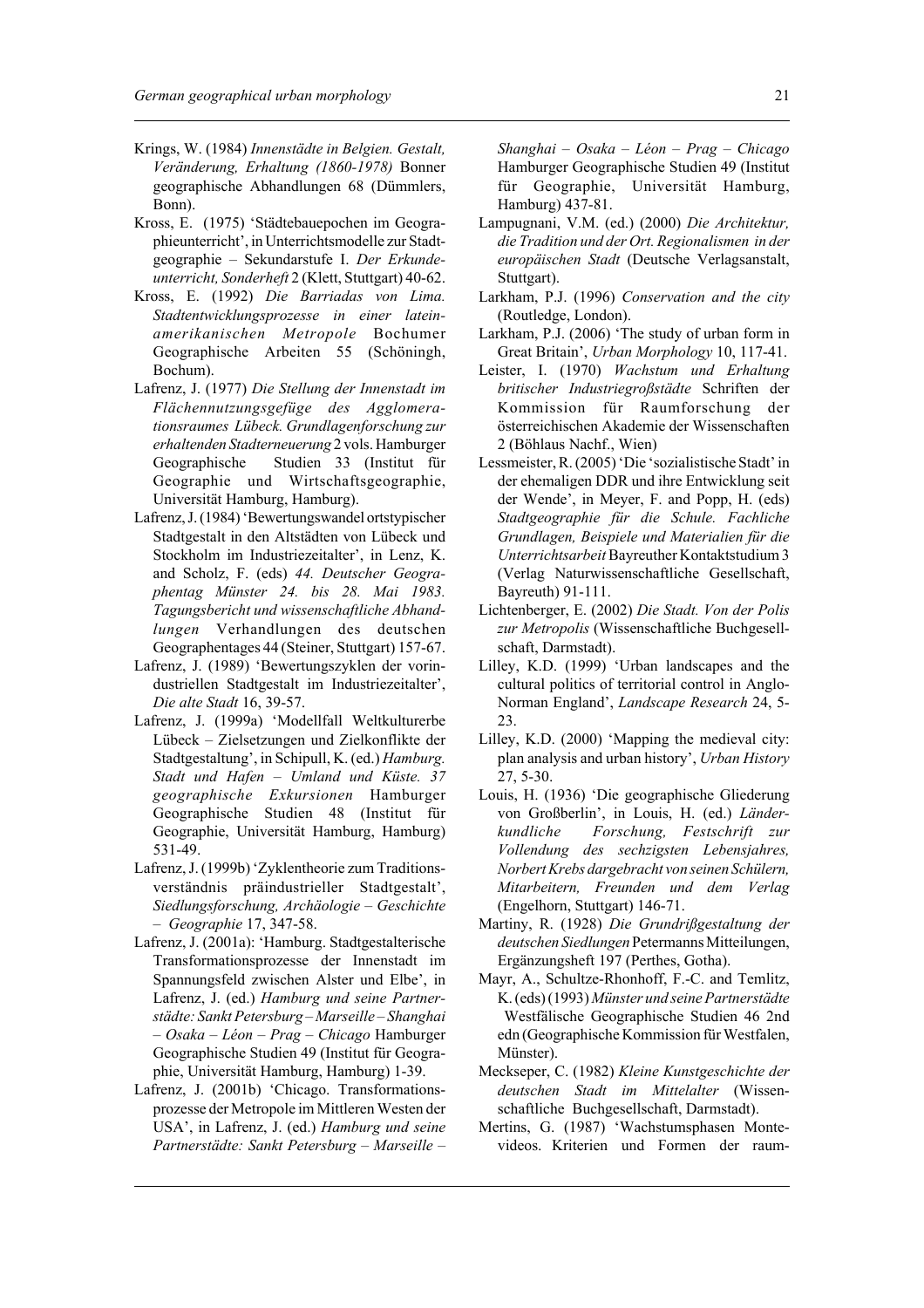strukturellen Entwicklung und Differenzierung unter besonderer Berücksichtigung des sozialen Wohnungsbaus (1)', in Mertins, G. (ed.) *Beiträge zur Stadtgeographie von Montevideo* Marburger Geographische Schriften 108 (Marburger Geographische Gesellschaft, Marburg) 45-105.

- Meyer, F. and Popp, H. (eds) (2005) *Stadtgeographie für die Schule. Fachliche Grundlagen, Beispiele und Materialien für die Unterrichtsarbeit* Bayreuther Kontaktstudium 3 (Verlag Naturwissenschaftliche Gesellschaft, Bayreuth).
- Meyer, K. and Bähr, J. (2001) 'Condominios in Greater Santiago de Chile and their impact on the urban structure', *Die Erde* 132, 293-321.
- Meynen, H. (1977) *Wohnbauten in Köln-Ehrenfeld. Aspekte zur Entwicklung und Gestalt eines Vororts* Landeskonservator Rheinland. Arbeitshefte der rheinischen Denkmalpflege 23 (Rheinland-Verlag, Köln).
- Meynen, H. (1978) *Die Wohnbauten im nordwestlichen Vorortsektor Kölns mit Ehrenfeld als Mittelpunkt* Forschungen zur deutschen Landeskunde 210 (Zentralausschuss für deutsche Landeskunde, Trier).
- Meynen, H. (1979) *Die Kölner Grünanlagen. Die städtebauliche und gartenarchitektonische Entwicklung des Stadtgrüns und das Grünsystem Fritz Schumachers* Beiträge zu den Bau- und Kunstdenkmälern im Rheinland 25 (Schwann, Düsseldorf).
- Möller, I. (1959) *Die Entwicklung eines Hamburger Gebietes von der Agrar- zur Großstadtlandschaft* Hamburger Geographische Studien 10 (Institut für Geographie und Wirtschaftsgeographie, Universität Hamburg, Hamburg).
- Mulzer, E. (1972) *Der Wiederaufbau der Altstadt von Nürnberg 1945-1970* Erlanger Geographische Arbeiten 31 (Fränkische Geographische Gesellschaft, Erlangen).
- Nipper, J. and Nutz, M. (eds) (1993) *Kriegszerstörung und Wiederaufbau deutscher Städte. Geographische Studien zu Schadensausmaß und Bevölkerungsschutz im zweiten Weltkrieg, zu Wiederaufbauideen und Aufbaurealität* Kölner Geographische Arbeiten 57 (Geographisches Institut, Universität Köln, Köln).
- Ohnesorge, K.-W. (1974) *Wolfenbüttel. Geographie einer ehemaligen Residenzstadt* Braunschweiger Geographische Studien 5 (Gotze, Braunschweig).
- Opll, F. (2005) *Liste der europäischen Städteatlanten* (Webservice, Wien) http://www.wien.

gv.at/ma08/dt\_leit.htm

- Passarge, S. (ed.) (1930) *Stadtlandschaften der Erde* (Friederichsen, de Gruyter, Hamburg).
- Pauli, M. (2005) *Öffentliche und private Steuerung von Stadtentwicklung in unterschiedlichen Gesellschaftsystemen – Ein Vergleich ost- und westdeutscher Städte* Hannoversche Geographische Arbeiten 58 (Lit, Münster).
- Pinol, J.-L. (ed.) (1996) *Atlas historique de villes de France* Atlas histórico de ciudades europeas 2 (Hachette, Paris).
- Planitz, H. (1954) *Die deutsche Stadt im Mittelalter. Von der Römerzeit bis zu den Zunftkämpfen* (Böhlaus Nachf., Graz).
- Popp, H. (2005) 'Die deutsche Stadt gibt es die überhaupt (noch)?', in Meyer, F. and Popp, H. (eds) *Stadtgeographie für die Schule. Fachliche Grundlagen, Beispiele und Materialien für die Unterrichtsarbeit* Bayreuther Kontaktstudium 3 (Verlag Naturwissenschaftliche Gesellschaft, Bayreuth) 37-61.
- Priebs, A. (1997) 'Die Entwicklung des Innenhafens von Kopenhagen im Kontext der historischen Stadtgeographie. Entstehung, Differenzierung und Transformation einer maritimen Stadtlandschaft', *Städteforschung. Archäologie – Geschichte – Geographie* 11, 131-52.
- Raith, E. (2000) *Stadtmorphologie. Annäherungen, Umsetzungen, Aussichten* (Springer, Wien).
- Ratzel, F. (1903) *Die geographische Lage der großen Städte* Großstadt, Jahrbuch der Gehe-Stiftung 9 (v. Zahn & Jaensch, Dresden).
- Rodenstein, M. (2002) 'Die vertikale Entwicklung der europäischen Stadt im 20. Jahrhundert', *Die alte Stadt* 29, 261-74.
- Rodenstein, M. (2003) 'Hochhäuser als Zukunft der europäischen Stadt?', in Wolf, K. (ed.) *Die Zukunft der Städte* Rhein-Mainische Forschungen 124 (Institut für Kulturgeographie, Stadt- und Regionalforschung, Frankfurt a. M.) 167-79.
- Sabelberg, E. (1984a) 'Historische Gebäudetypen und heutige Funktionen in toskanischen und sizilianischen Mittelstädten', in Lenz, K. and Scholz, F. (eds) *44. Deutscher Geographentag Münster 24. bis 28. Mai 1983. Tagungsbericht und wissenschaftliche Abhandlungen* Verhandlungen des deutschen Geographentages 44 (Steiner, Stuttgart) 145-57.
- Sabelberg, E. (1984b) *Regionale Stadttypen in Italien. Genese und heutige Struktur der toskanischen un sizilianischen Städte an den Beispielen Florenz, Siena, Catania und Agrigent* Erdkundliches Wissen 6, Geographische Zeit-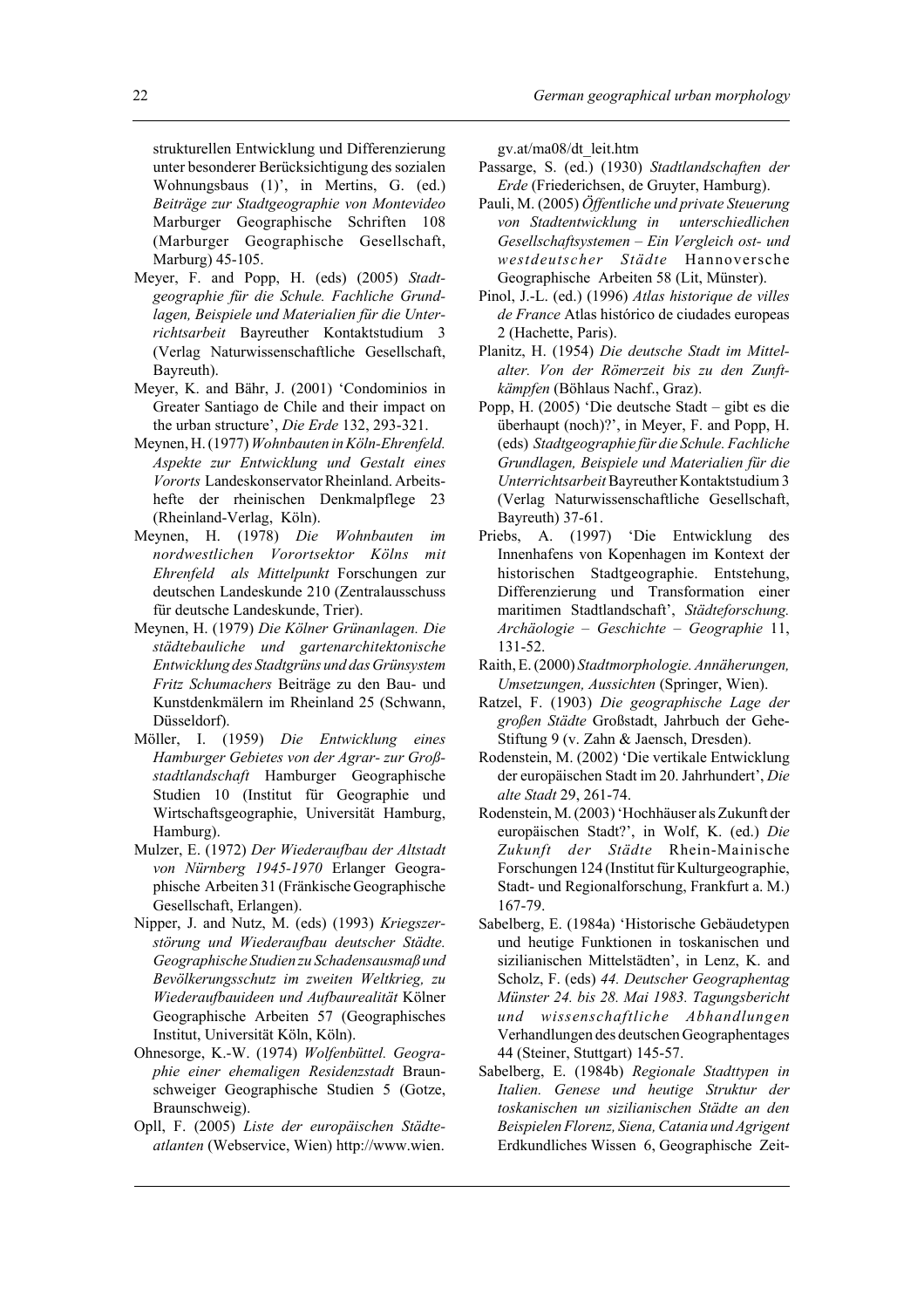schrift, Beiheft (Steiner, Wiesbaden).

- Sammelband Städte (1988) *Geographie heute* (Friedrich, Seelze).
- Schaffer, F. and Thieme, K. (eds) (1989) *Altstadtsanierung in Augsburg. Grundlagen – Maßnahmen – Wirkungen* Angewandte Sozialgeographie. Beiträge 22 (Lehrstuhl für Sozialund Wirtschaftsgeographie, Universität Augsburg, Augsburg).
- Schenk, W. (2004) ''Städtelandschaft', als Begriff in der Historischen Geographie und Anthropogeographie', in Gräf, H.Th. and Keller, K. (eds) *Städtelandschaft, réseau urbain, urban network. Städte im regionalen Kontext in Spätmittelalter und früher Neuzeit* Städteforschung A/62 (Böhlau, Köln) 25-45.
- Scheuerbrandt, A. (1972) *Südwestdeutsche Stadttypen und Städtegruppen bis zum frühen 19. Jahrhundert. Ein Beitrag zur Kulturlandschaftsgeschichte und zur kulturräumlichen Gliederung des nördlichen Baden-Württemberg und seiner Nachbargebiete* Heidelberger Geographische Arbeiten 32 (Geographisches Institut, Universität Heidelberg, Heidelberg).
- Schlüter, O. (1899) 'Über den Grundriß der Städte', *Zeitschrift der Gesellschaft fürErdkunde zu Berlin* 34, 446-62.
- Schmidt, H., Mayer, G., Wiktorin, D., Tzschaschel, S. and Blenck, J. (eds) (2005) *De Leipzig Atlas. Unterwegs in einer weltoffenen Stadt am Knotenpunkt zwischen West- und Osteuropa* (Emons, Köln).
- Schöller, P. (1953) 'Aufgaben und Probleme der Stadtgeographie', *Erdkunde* 7, 161-84.
- Schöller, P. (1967) *Die deutschen Städte* Erdkundliches Wissen 17 Geographische Zeitschrift, Beihefte (Steiner, Wiesbaden).
- Schöller, P. (1974) 'Paradigma Berlin. Lehren aus einer Anomalie – Fragen und Thesen zur Stadtgeographie', *Geographische Rundschau* 26, 425-34.
- Schöller, P. (1986) *Städtepolitik, Stadtumbau und Stadterhaltung in der DDR* Erdkundliches Wissen 81, Geographische Zeitschrift, Beihefte (Steiner, Stuttgart).
- Schroeder-Lanz, H. (ed.) (1982) *Stadtgestalt-Forschung. Deutsch-Kanadisches Kolloquium, Trier 14.- 17.6.1979* Trierer Geographische Studien, Sonderheft 4/5. Vol. 1 (Geographische Gesellschaft, Trier).
- Schroeder-Lanz, H. (ed.) (1986) *Stadtgestalt-Forschung. Deutsch-Kanadisches Kolloquium, Trier 14.- 17.6.1979* Trierer Geographische Studien, Sonderheft 4/5. Vol. 2 (Geographische Gesellschaft, Trier).
- Schubert, D. (2001) (ed.) *Hafen- und Uferzonen im Wandel. Analysen und Planungen zur Revitalisierung der Waterfront in Hafenstädten* edition stadt und region 3 (Leue, Berlin).
- Schuster, M. E. (1961) *Innstädte und ihre alpenländische Bauweise* (Callwey, München).
- Schwarz, G. (1952a) 'Das Problem der regionalen Stadttypen an europäischen Beispielen', in Lehmann, H. (ed.) *Deutscher Geographentag Frankfurt a./M. 12.-18.5.1951. Tagungsbericht und wissenschaftliche Abhandlungen* Verhandlungen des Deutschen Geographentages 28 (Amt für Landeskunde, Remagen), 133-40.
- Schwarz, G. (1952b) *Regionale Stadttypen im niedersächsischen Raum zwischen Weser und Elbe* Forschungen zur deutschen Landeskunde 66 (Amt für Landeskunde, Remagen).
- Senatsverwaltung für Bau- und Wohnungswesen, Abteilung Verkehrswesen, Berlin (ed.) (1995) *Topographischer Atlas von Berlin* (Reimer, Berlin).
- Siekmann, M. (1989) *Die Stadt Münster um 1770. Eine räumlich-statistische Darstellung der Bevölkerung, Sozialgruppen und Gebäude* Siedlung und Landschaft in Westfalen 18 (Geographische Kommission für Westfalen, Münster).
- Simms, A. (2004) 'Neue Wege der historischgeographischen Erforschung von Stadtlandschaften in der anglo-amerikanischen Geographie', in Johanek, P. and Post, F.-J. (eds) *Vielerlei Städte. Der Stadtbegriff* Städteforschung A/61 (Böhlau, Köln) 53-70.
- Slater, T.R. (1987) 'Ideal and reality in English episcopal medieval town planning', *Transactions of the Institute of British Geographers,* New Series 12, 191-203.
- Slater, T.R. (ed.) (1990) *The built form of Western cities. Essays for M.R.G. Conzen on the occasion of his eightieth birthday* (Leicester University Press, Leicester).
- Spohn, T. (1990) 'Stadtbrand als Chance. Wiederaufbauplanungen für westfälische Städte vom 17. bis ins 19. Jahrhundert', in Landschaftsverband Westfalen-Lippe, Westfälisches Museumsamt (ed.) *Feuer! Stadtbrand in Westfalen* (Westfälisches Museumsamt, Münster) 49-72.
- Stein, R. (1970) *Das Bürgerhaus in Bremen* Das deutsche Bürgerhaus XIII (Wasmuth, Tübingen).
- Stoob, H. (ed.) (1985) *Die Stadt. Gestalt und Wandel bis zum industriellen Zeitalter* Städtewesen, Werkstücke für Studium und Praxis 1, 2nd edn (Böhlau, Köln).